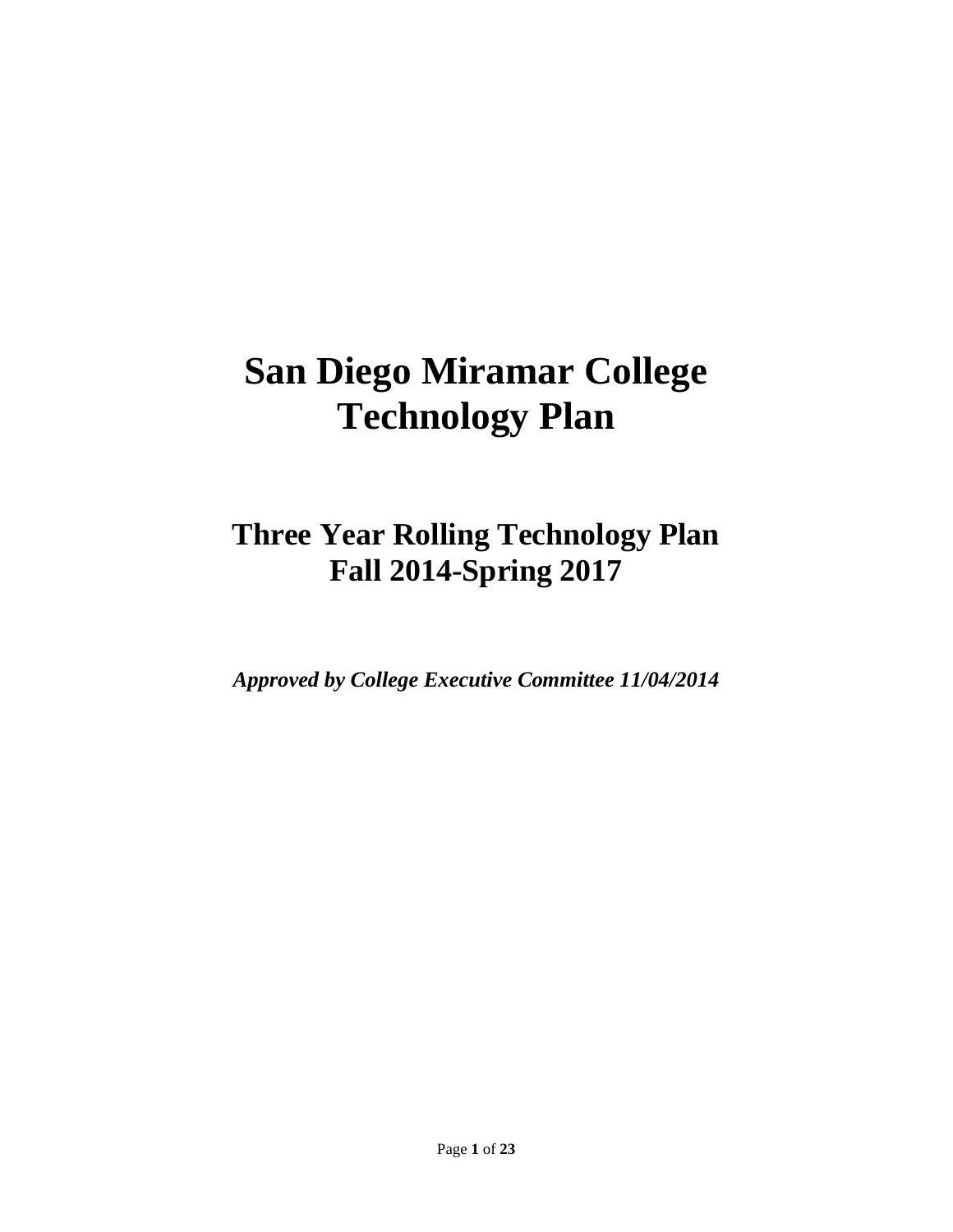| <b>TECHNOLOGY SUPPORT SERVICES RESPONSIBILITIES &amp; STAFFING  5</b>                                                                  |
|----------------------------------------------------------------------------------------------------------------------------------------|
|                                                                                                                                        |
|                                                                                                                                        |
|                                                                                                                                        |
|                                                                                                                                        |
|                                                                                                                                        |
| <b>EVALUATION OF THE CAMPUS-BASED TECHNOLOGY SUPPORT SERVICES</b><br>OVER THE THREE YEAR PERIOD OF ROLLING TECHNOLOGY PLAN 2013-201712 |
|                                                                                                                                        |
|                                                                                                                                        |

## **Table of Content**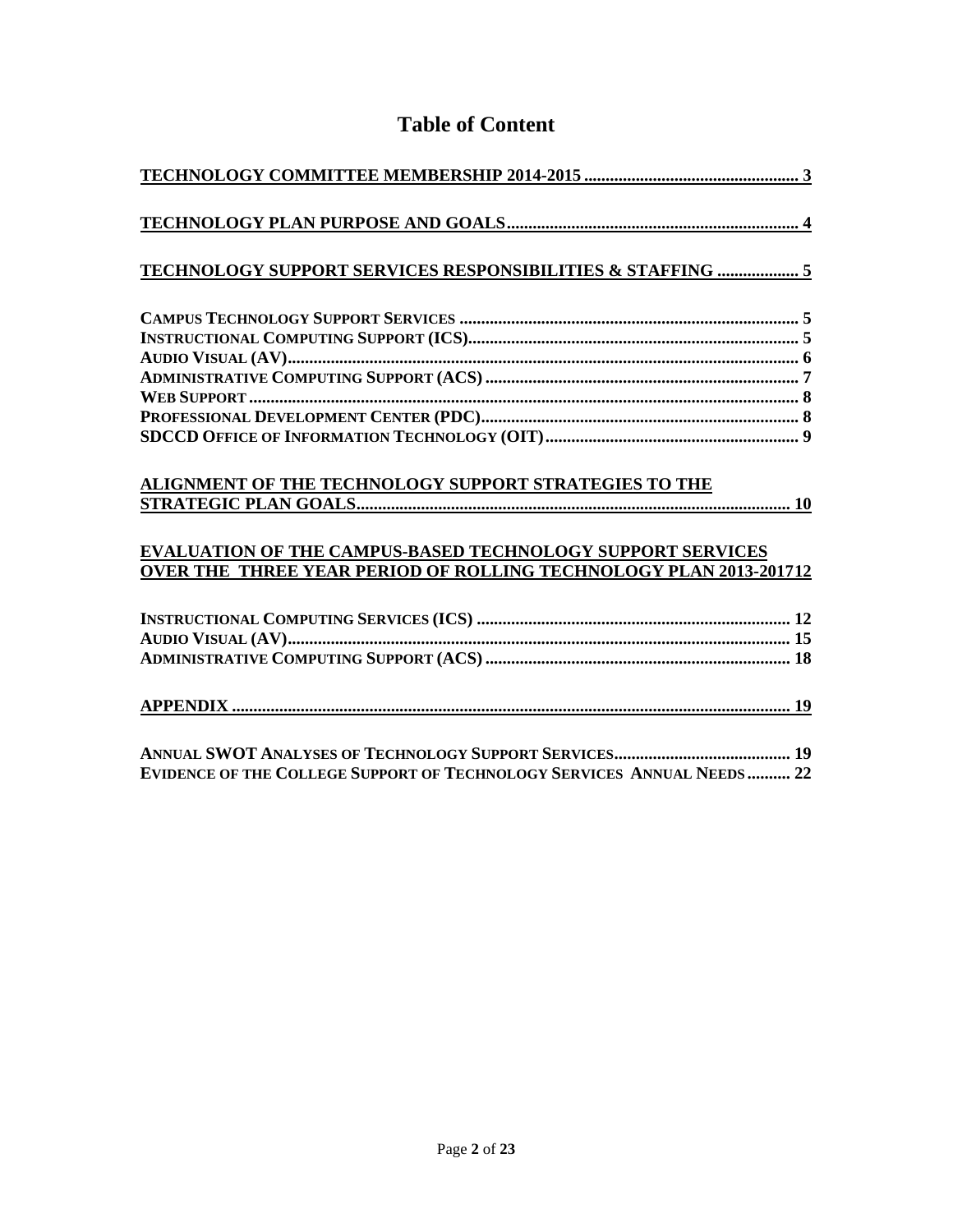## **Technology Committee Membership**

<span id="page-2-0"></span>

| Dean, PRIE, Library & Technology, Co-Chair |
|--------------------------------------------|
| Classified, Co-Chair                       |
| <b>Administrative Representative</b>       |
| Academic Senate Representative             |
| Faculty, School of MBEPS                   |
| Faculty, School of Liberal Arts            |
| Faculty, School of Public Safety           |
| Faculty, School of BTCWI                   |
| Faculty, Member-At-Large                   |
| <b>Classified Senate Representative</b>    |
| Supervisor, Library & AV                   |
| Microcomputer Specialist Supervisor        |
| ACS, Enterprise Network Specialist         |
| SDCCD Director IT, Ad Hoc Member           |
| <b>Student Services Representative</b>     |
|                                            |

*The Technology Committee membership is updated annually*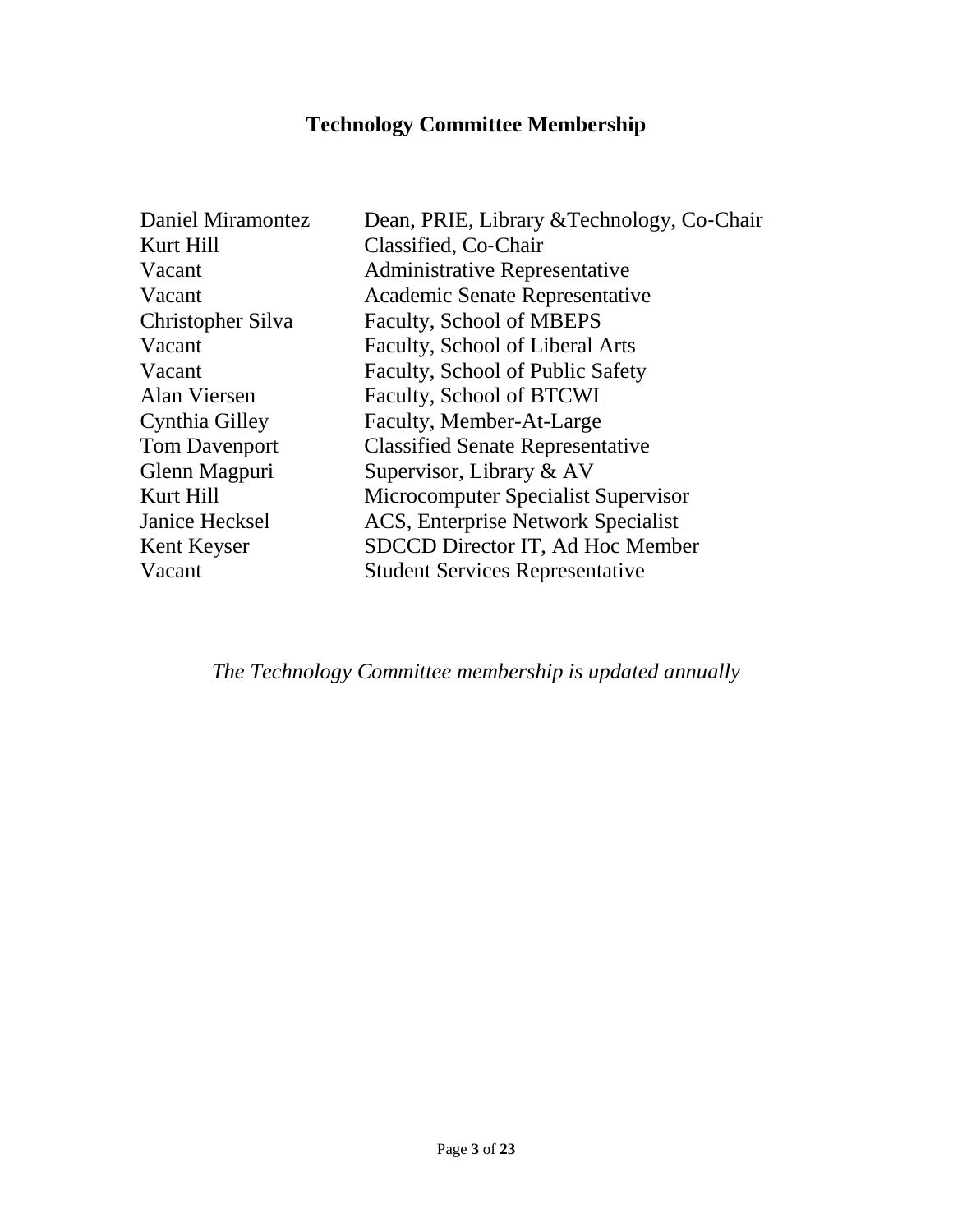#### **Technology Plan Purpose and Goals**

<span id="page-3-0"></span>The **purpose** of the San Diego Miramar College Technology Plan is to provide technology support services to enhance instruction, college services, and business processes for students, faculty, administrators, and staff. This plan sets the operational direction, college goals and objectives in alignment with the updated Fall 2013- Spring 2019 San Diego Miramar College Strategic Plan. The San Diego Miramar College Technology Plan is reviewed and updated annually.

The **goals** of the San Diego Miramar College Technology Plan are:

- Facilitate learning and teaching by providing access to information and instructional technologies to students, faculty and staff.
- Enable students, faculty and staff to effectively use technology resources through coordination, collaboration and communication.
- Sustain and improve instructional, student and administrative support services, and the college's business processes.
- Increase application and use of technology resources through staff development.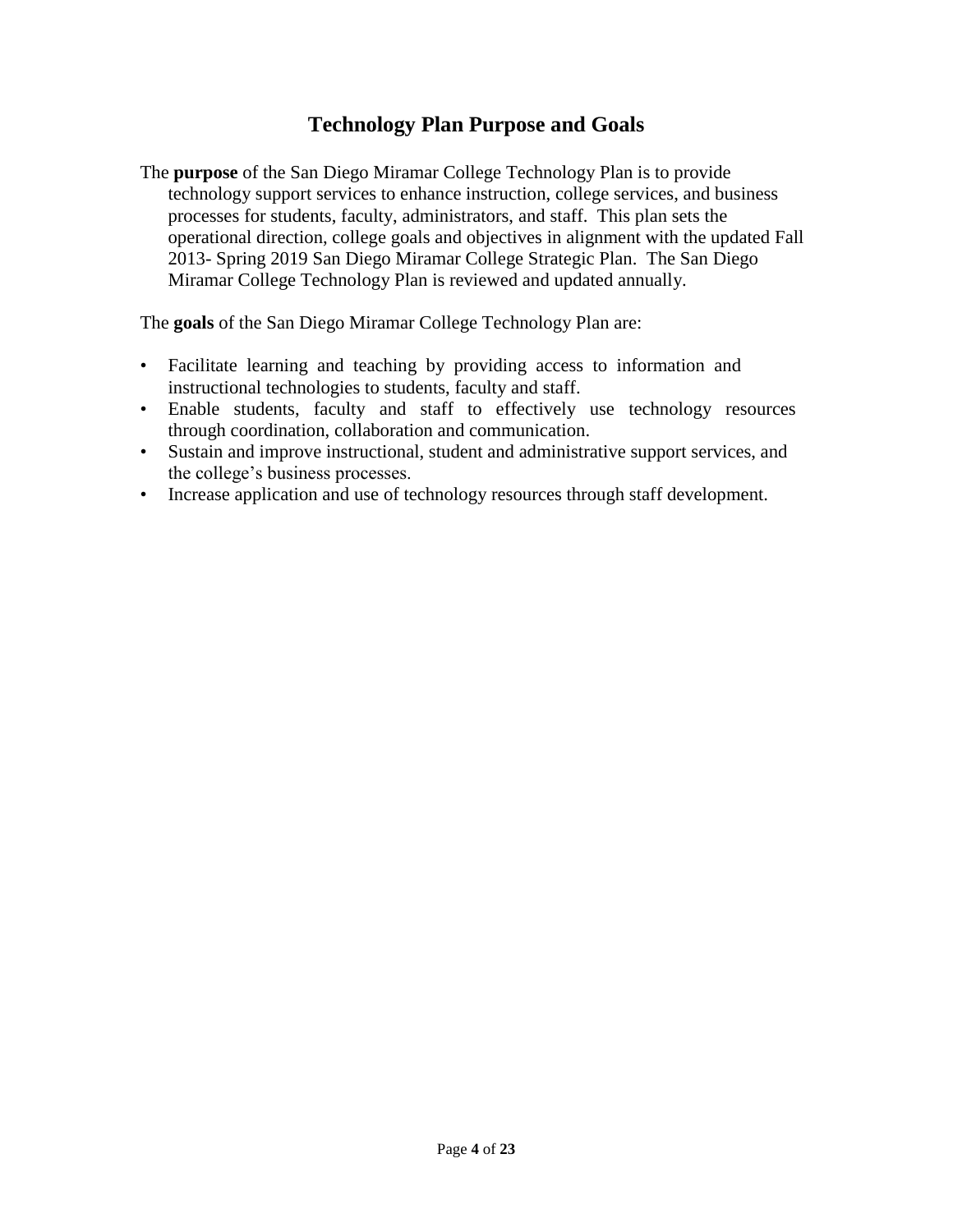#### **Technology Support Services Responsibilities & Staffing**

<span id="page-4-0"></span>The college technology support services are a shared responsibility between campus support services and the San Diego Community College District (SDCCD) Office of Information Technology which provide hardware, software, and infrastructure to support learning, teaching, college‐wide communications, research, and operational systems. The technology and support services covered in this plan do not necessarily include program‐ specific technologies that are covered by other planning processes and support services.

#### <span id="page-4-1"></span>**CAMPUS TECHNOLOGY SUPPORT SERVICES**

The campus technology support services are provided by the Instructional Computing Services (ICS), Audio Visual (AV), Administrative Computing Services (ACS), Web Support, and the Professional Development Center (PDC).

#### <span id="page-4-2"></span>**Instructional Computing Support (ICS)**

- A. Responsibilities
	- 1. The Instructional Computing Support (ICS) department has the responsibility for all instructional technology in computer labs, classrooms, and other student computer areas including:
		- a. Purchase, setup, maintenance, security, and disposition of equipment
		- b. Maintenance of a current inventory list of all hardware, software and licensing agreements within this area of responsibility
		- c. Provide input on purchase of new instructional hardware
		- d. Ensure readiness of hardware and software for instruction and other related campus activities
		- e. Support Pay for Print (P4P) campus infrastructure.
		- f. Work closely with Dean PRIE & Webmaster to support campus website
	- 2. ICS works with users to address their common and emerging technology needs including: problem solving and technical advice, installing software, and collaboration for the development and maintenance of special web content management systems.

#### B. Contract Staffing

- 1. Microcomputer Specialist Supervisor 1.0 (FTE)
- 2. Network Specialist 1.0 (FTE)
- 3. Instructional Lab Technician/CS 1.0 (FTE)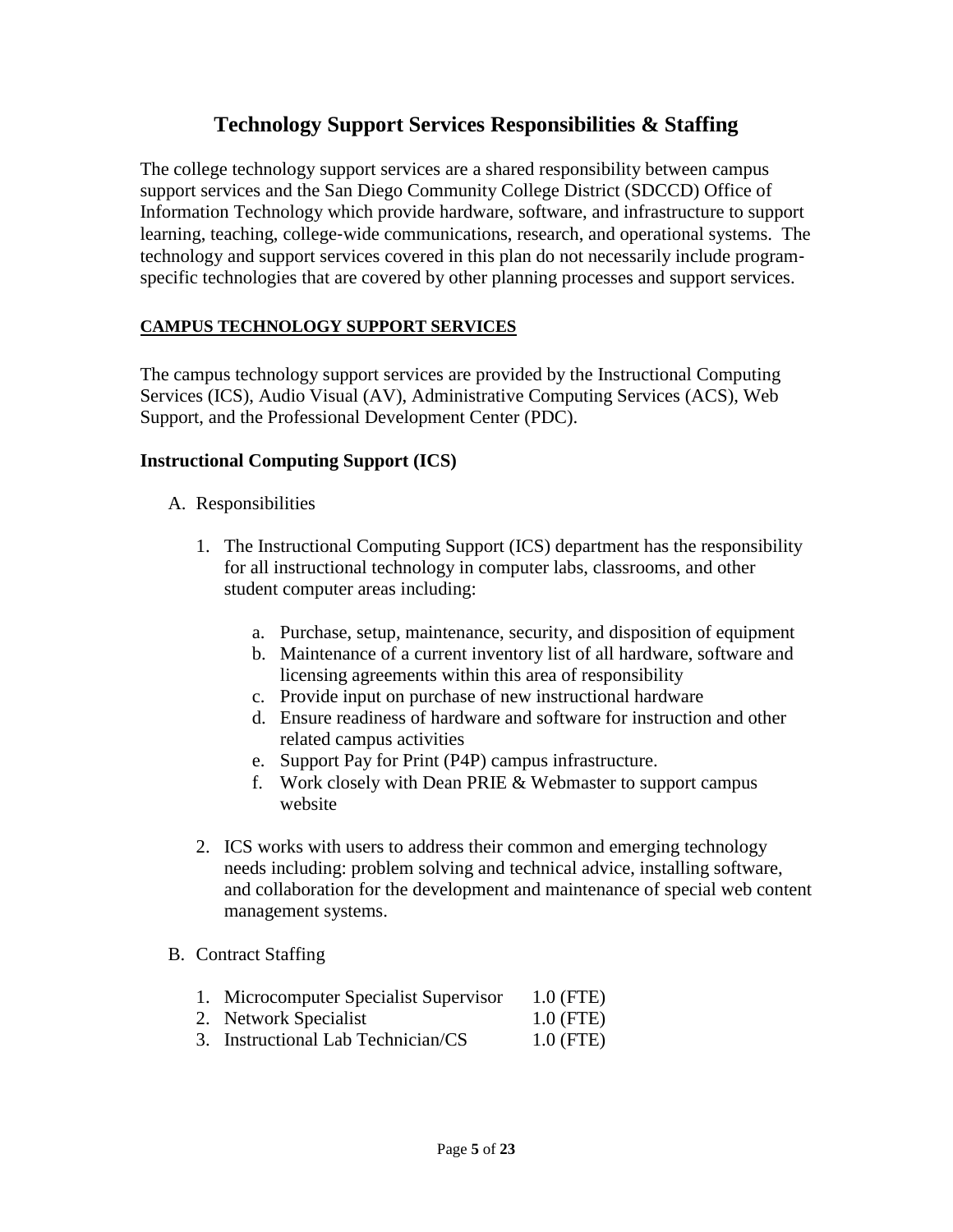#### <span id="page-5-0"></span>**Audio Visual (AV)**

#### A. Responsibilities

- 1. The Audiovisual (AV) department has the responsibility for all AV technology related to instruction and college activities on the Miramar campus, NTC, and MCAS. These responsibilities include:
	- a. Plan, design, coordinate and facilitate integration of Smart/AV instructional technology on campus
	- b. Video and audio production, video conferencing, captioning
	- c. Purchase, setup, maintenance, security and status of equipment
	- d. Maintenance of a current inventory of all AV equipment on campus and all off-site locations
	- e. Provide set-up and assistance with the operation of AV equipment at college events
	- f. Provide audiovisual technology training for administrators, faculty, staff, and students
- 2. AV recommends/oversees the purchase of audiovisual/ Smart technology for all departments on campus.

#### B. Contract Staffing

- 1. Instructional Support Supervisor 1.0 (FTE)
- 2. Instructional Lab Technician 2.0 (FTE)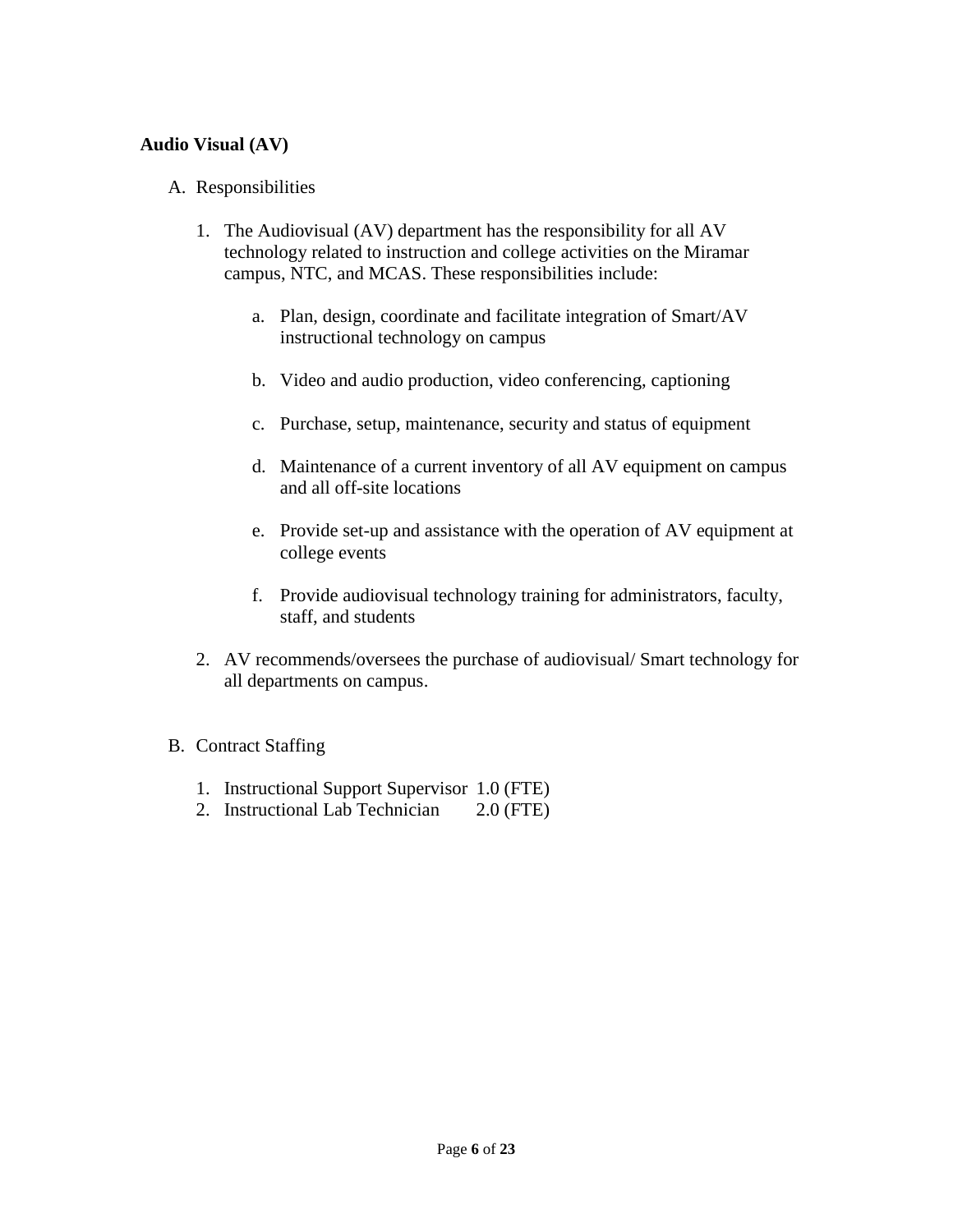#### <span id="page-6-0"></span>**Administrative Computing Support (ACS)**

- A. Responsibilities
	- 1. The Administrative Computing Support (ACS) services for all faculty, staff and administrators computers are the responsibility of the campus liaison of the District Office of Information Technology (OIT). These include:
		- a. Purchase, set‐up, maintenance, security, and disposition of equipment
		- b. Maintenance of a current inventory list of all hardware, software and licensing agreements within this area of responsibility
		- c. Responding to trouble calls, service requests, and provide one‐on‐one training
		- d. Support campus networking and Wi‐Fi
		- e. Providing technical support for the Professional Development Center (PDC)
	- 2. ACS works with faculty, staff, and administrators to provide input on purchase of hardware and software.
- B. Contract Staffing
	- 1. Enterprise Network Specialist 1.0 (FTE)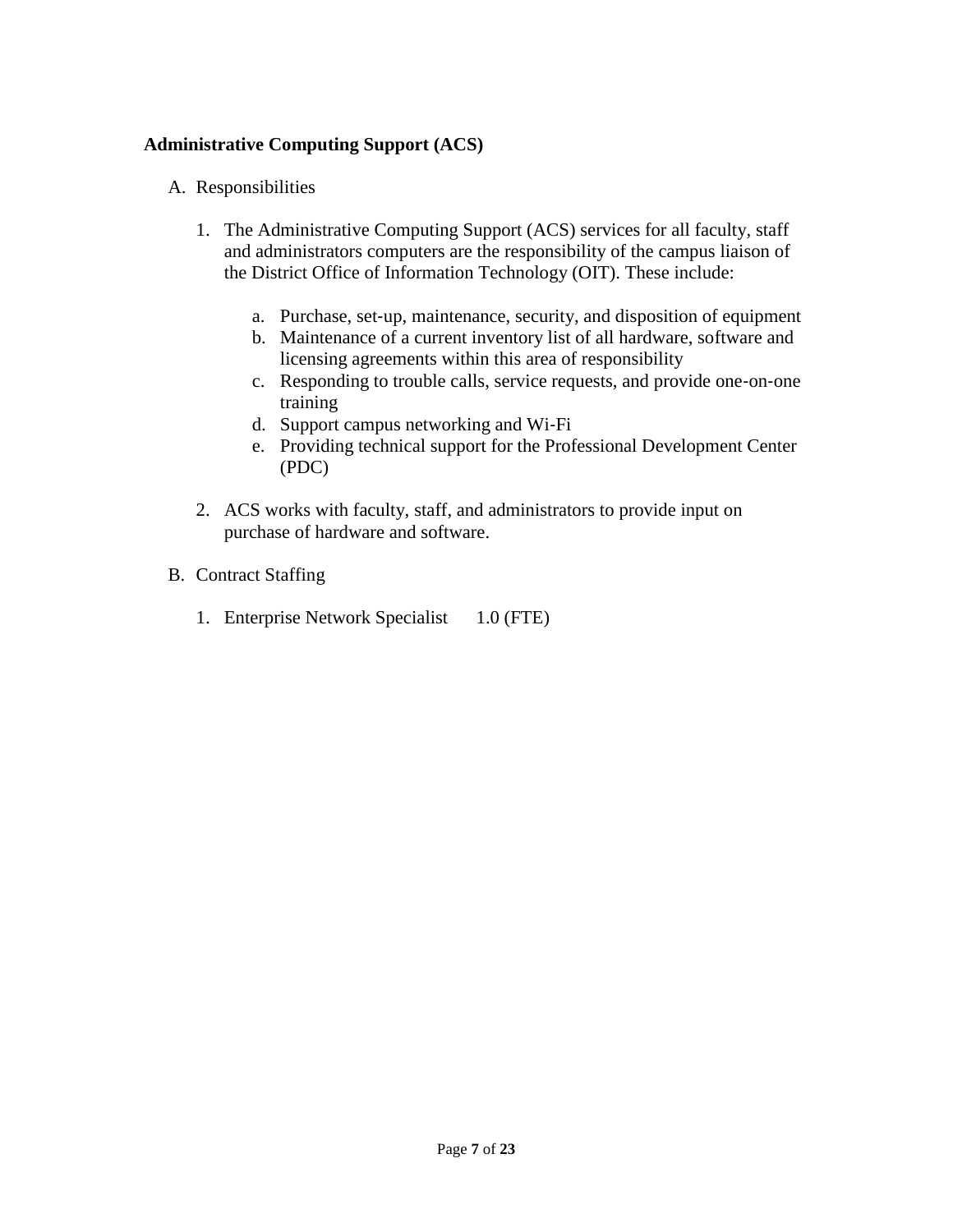#### <span id="page-7-0"></span>**Web Support**

- A. Responsibilities
	- 1. Web Support has the responsibility for development, support, maintenance, and update of top tier content of the college website.
- B. Contract Staffing
	- 1. Web Designer 0.70 (FTE)

#### <span id="page-7-1"></span>**Professional Development Center (PDC)**

The PDC is an open lab with individual computer workstations with software and scanners that are not otherwise available to faculty (contract and adjunct), administrators, or staff. The PDC is also used for:

- a. Scheduled training sessions on technology applications such as Dreamweaver, PowerPoint, Access, and others.
- b. One‐on‐one assistance to faculty by the ICS, AV, and ACS staff.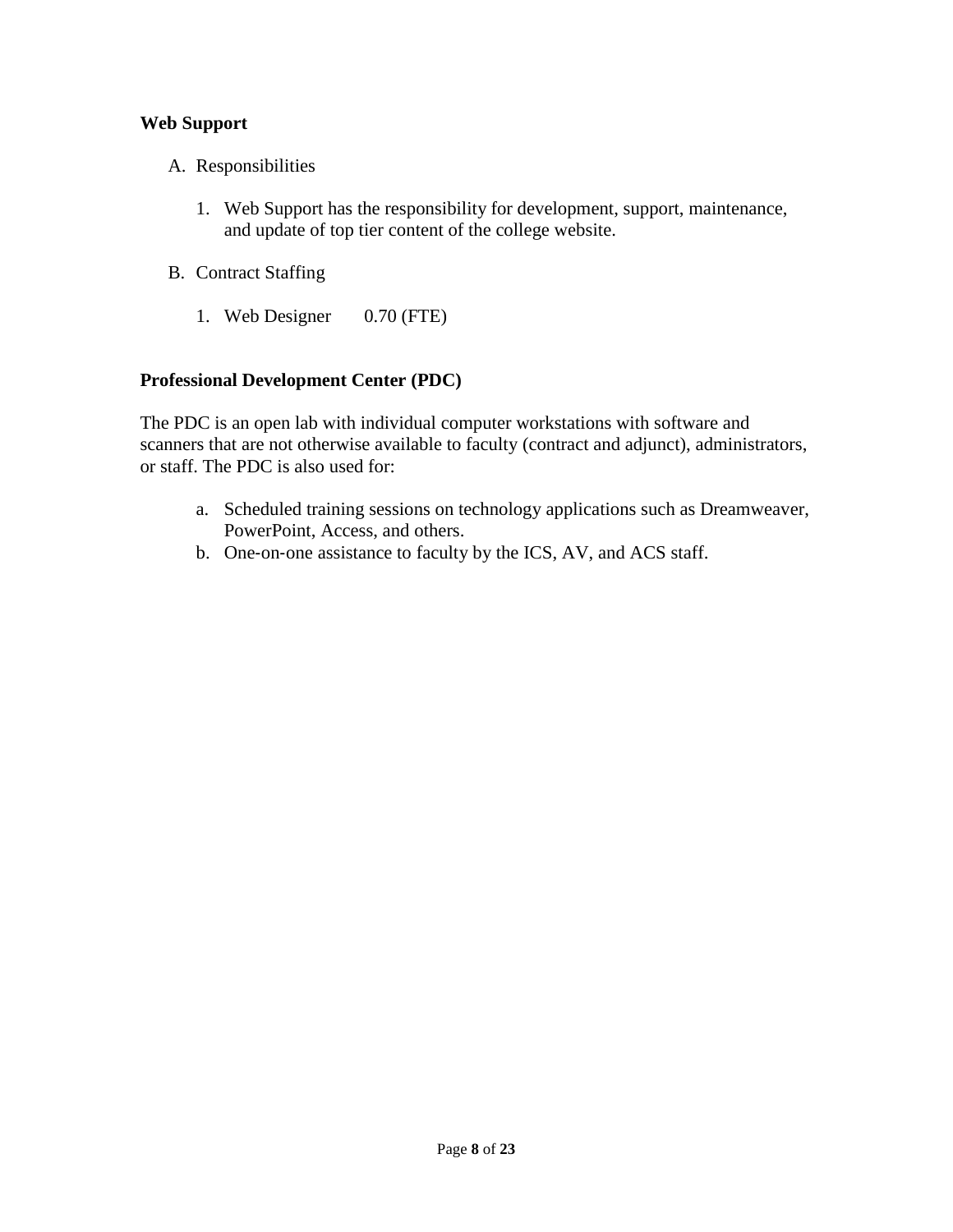#### <span id="page-8-0"></span>**SDCCD OFFICE OF INFORMATION TECHNOLOGY (OIT)**

The District OIT provides support for the administrative computing environment, the network and telecommunications infrastructure, and core network and Internet services (http://it.sdccd.edu/pages/1.asp).

#### A. Responsibilities

The District OIT is responsible for:

- a. Administrative ERP Systems consisting of the Integrated Student Information System (ISIS), Sigma's Student Aid Management (SAM), Colleagues Finance and HR/Payroll, and various web application
- b. Telecommunications Infrastructure (Voice, Data, Video)
- c. Network and internet Services and security
- d. Email System (MS Exchange Mail/Internet SMTP Mail) including the Anti‐SPAM, Anti‐Virus systems
- e. Administrative Desktop PC support
- f. PBX Telephone System and the voice mail messaging systems g. Horizon Library System
- g. Blackboard Online Course Management System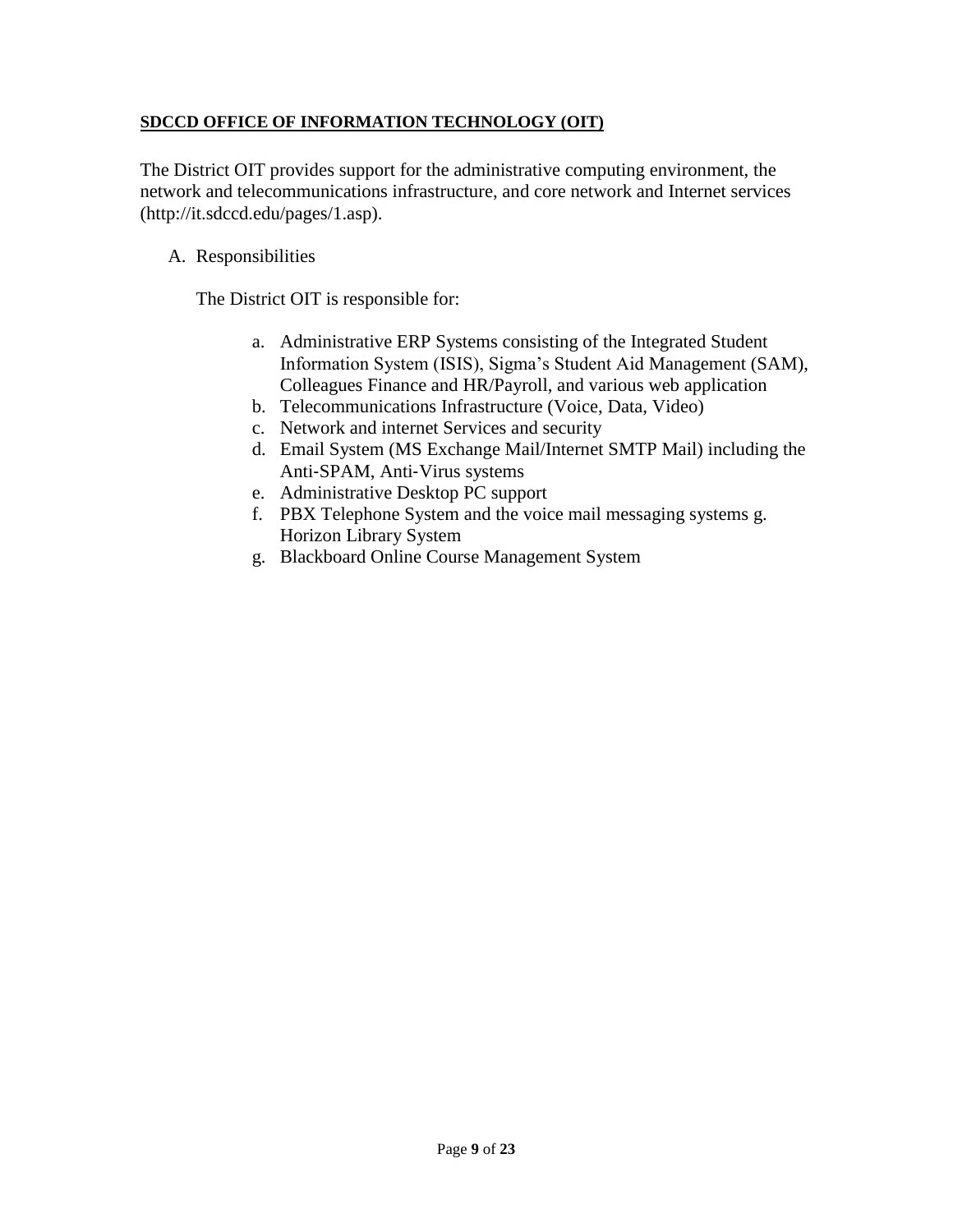## **Alignment of the Technology Support Strategies to the Strategic Plan Goals**

| <b>Strategic Plan Goal</b>                                                                                                                          |                                                                                                                                |                                                                                                                                                                                                                              |                                                                                                                                                                     |  |  |  |  |
|-----------------------------------------------------------------------------------------------------------------------------------------------------|--------------------------------------------------------------------------------------------------------------------------------|------------------------------------------------------------------------------------------------------------------------------------------------------------------------------------------------------------------------------|---------------------------------------------------------------------------------------------------------------------------------------------------------------------|--|--|--|--|
| <b>Strategic Goal I: Provide educational</b><br>programs and services that are<br>responsive to change and support<br>student learning and success. | <b>Strategic Goal II: Deliver educational</b><br>programs and services in formats and<br>at locations that meet student needs. | <b>Strategic Goal III: Enhance the college</b><br>experience for students and the<br>community by providing student-<br>centered programs, services and<br>activities that celebrate diversity and<br>sustainable practices. | <b>Strategic Goal IV: Develop, strengthen</b><br>and sustain beneficial partnerships with<br>educational institutions, business and<br>industry, and our community. |  |  |  |  |

<span id="page-9-0"></span>

| <b>Technology Plan Support Strategies</b>                                                                                                                                                                                                                  |                                                                                                                                                                                                                                                                                                                                                                            |                                                                                                                                                                                                                                                                                                                                                                                                                                                                                            |  |  |  |  |  |
|------------------------------------------------------------------------------------------------------------------------------------------------------------------------------------------------------------------------------------------------------------|----------------------------------------------------------------------------------------------------------------------------------------------------------------------------------------------------------------------------------------------------------------------------------------------------------------------------------------------------------------------------|--------------------------------------------------------------------------------------------------------------------------------------------------------------------------------------------------------------------------------------------------------------------------------------------------------------------------------------------------------------------------------------------------------------------------------------------------------------------------------------------|--|--|--|--|--|
| <b>ICS</b>                                                                                                                                                                                                                                                 | AV                                                                                                                                                                                                                                                                                                                                                                         | <b>ACS</b>                                                                                                                                                                                                                                                                                                                                                                                                                                                                                 |  |  |  |  |  |
| ICS 1.1 Support the academic program review with<br>integrated emphasis on student learning outcomes<br>(SLOs) by working with faculty SLO coordinators<br>maintain in- house SLO tracking database, SLOJet.<br>MAPS TO STRATEGIC PLAN STRATEGIES I.1, I.2 | AV 1.1 Meet the audiovisual technology needs for<br>instruction, support and administrative services on the<br>college main campus and off-site areas, by<br>recommending/overseeing audiovisual technology, its<br>maintenance, and offering support through<br>troubleshooting and problem solving.<br><b>MAPS TO STRATEGIC PLAN STRATEGIES</b><br>I.3, II.1, II.2, II.3 | ACS 1.1 Meet the computing needs and provide<br>appropriate technology and support for the colleges<br>instructional and Student Services and administrative<br>services administrators, faculty, and support staff on the<br>main campus and other external sites, through<br>Computing Desk Support (CDS), Infrastructure<br>networking (ISN), Wi-Fi accessibility, PDC, one-on-one<br>training, and troubleshooting.<br>MAPS TO STRATEGIC PLAN STRATEGIES I.2, I.3,<br>II.2, II.3, II.4 |  |  |  |  |  |
| ICS 1.2 Work with Taskstream Workgroup to plan,<br>implement rollout Taskstream, determine SLOJet<br>migration or static maintenance path.<br>MAPS TO STRATEGIC PLAN STRATEGIES I.1, I.2                                                                   | AV 1.2 Train administration, faculty, staff and students<br>on the use of Smart and Audiovisual Technology.<br>MAPS TO STRATEGIC PLAN STRATEGIES I.3, II.3                                                                                                                                                                                                                 |                                                                                                                                                                                                                                                                                                                                                                                                                                                                                            |  |  |  |  |  |
| ICS 1.3 Maintain and update the technical skills of ICS<br>staff in emergent technologies.<br>MAPS TO STRATEGIC PLAN STRATEGIES I.3                                                                                                                        | AV 1.3 Continue to offer student work study experiences<br>and opportunities in AV.<br>MAPS TO STRATEGIC PLAN STRATEGIES I .2, I.3,<br>II.3                                                                                                                                                                                                                                |                                                                                                                                                                                                                                                                                                                                                                                                                                                                                            |  |  |  |  |  |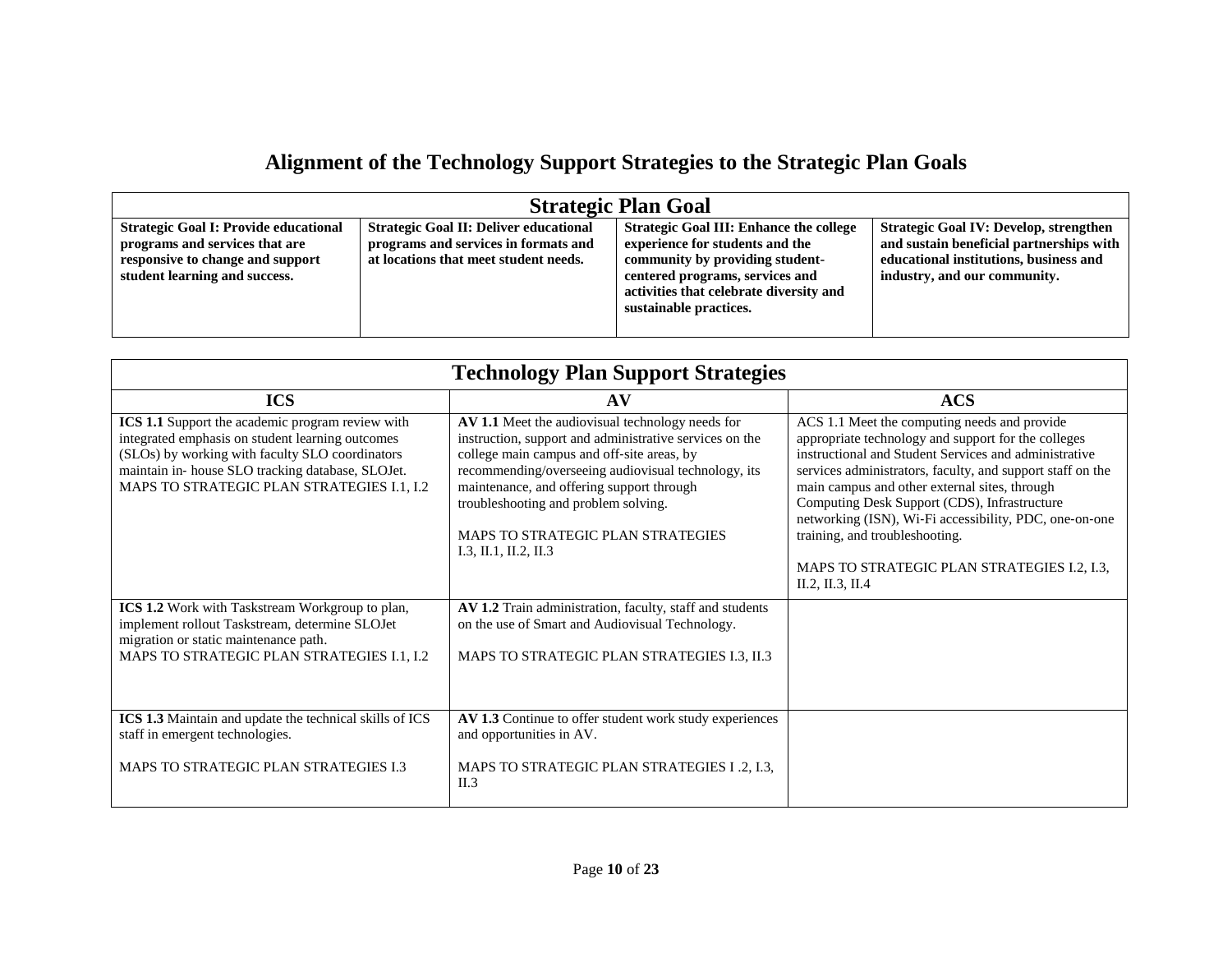| ICS 1.4 Meet the instructional computing needs on the    | AV 1.4 Provide the AV equipment and support staff for  |  |
|----------------------------------------------------------|--------------------------------------------------------|--|
| main campus and off-site areas by upgrading of the       | campus activities and events such as outreach and      |  |
| server operating systems, maintaining instructional      | marketing                                              |  |
| computers, installing appropriate software, and offering | • Develop audio and video for various campus programs  |  |
| support through trouble- shooting and problem solving.   | to inform and raise awareness for prospective students |  |
|                                                          | in the community about Miramar programs and            |  |
| MAPS TO STRATEGIC PLAN STRATEGIES II.4                   | services.                                              |  |
|                                                          | o Upload marketing and informational audio and         |  |
|                                                          | video to the campus website on behalf of various       |  |
|                                                          |                                                        |  |
|                                                          | departments.                                           |  |
|                                                          | • Utilize digital signage technology as a medium to    |  |
|                                                          | enhance visibility and provide information regarding   |  |
|                                                          | campus resources and activities.                       |  |
|                                                          | • Develop media presence programs and resources to     |  |
|                                                          | post information to Miramar website, social media      |  |
|                                                          | outlets and mobile devices.                            |  |
|                                                          |                                                        |  |
|                                                          | MAPS TO STRATEGIC PLAN STRATEGIES II.3,                |  |
|                                                          | IV.1                                                   |  |
|                                                          |                                                        |  |
| <b>ICS 1.5 Work with District IT to Provide wireless</b> | AV 1.5 Sustainable use of Smart/AV technology          |  |
| access to classrooms and student areas.                  |                                                        |  |
|                                                          | MAPS TO STRATEGIC PLAN STRATEGIES III.1                |  |
| MAPS To STRATEGIC PLAN STRATEGIES II.2                   |                                                        |  |
| $\&$ II.4                                                |                                                        |  |
| ICS 1.6 Work with website/technology committee to        |                                                        |  |
| develop standards website.                               |                                                        |  |
|                                                          |                                                        |  |
| MAPS To STRATEGIC PLAN STRATEGIES II.4                   |                                                        |  |
| ICS 1.7 Sustainable use of technology.                   |                                                        |  |
|                                                          |                                                        |  |
| MAPS To STRATEGIC PLAN STRATEGIES                        |                                                        |  |
| III.2                                                    |                                                        |  |
| ICS 1.8 Provide technology support to                    |                                                        |  |
| departments/programs such as Automotive & Biotech to     |                                                        |  |
| for vendor supplied technology.                          |                                                        |  |
|                                                          |                                                        |  |
| MAPS To STRATEGIC PLAN STRATEGIES                        |                                                        |  |
| IV.2                                                     |                                                        |  |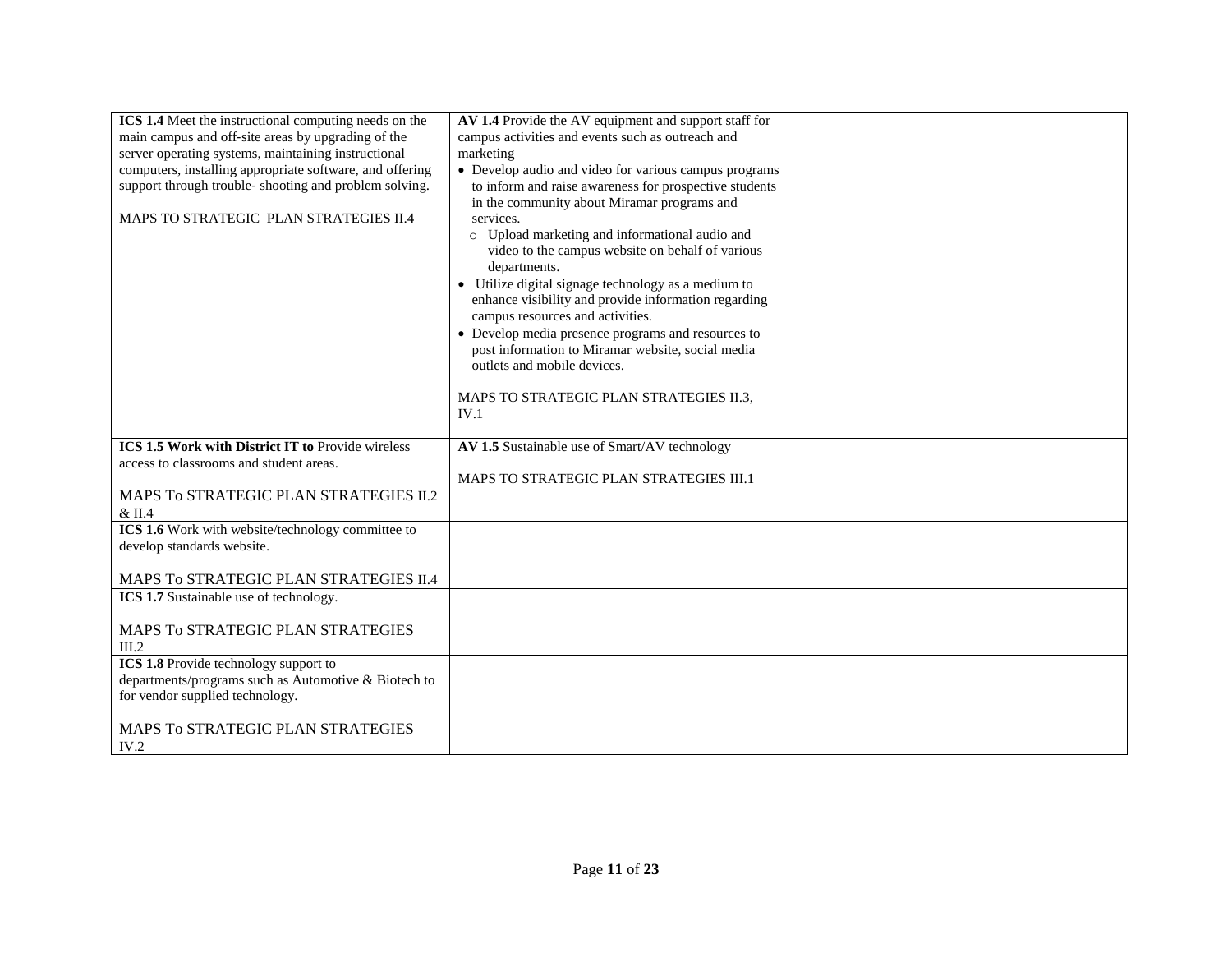### **Evaluation of the Campus-Based Technology Support Services over the Three Year Period of Rolling Technology Plan Fall 2013-Spring 2017**

#### **INSTRUCTIONAL COMPUTING SERVICES (ICS)**

<span id="page-11-1"></span><span id="page-11-0"></span>

| <b>ICS Support</b><br><b>Strategies</b>                                                                                                                                                                                    | <b>Measures</b>                                                       | 2013/2014                                                                                                                                                                                                                   | 2014/2015                                                                                          | 2015/2016 | 2016/2017 |
|----------------------------------------------------------------------------------------------------------------------------------------------------------------------------------------------------------------------------|-----------------------------------------------------------------------|-----------------------------------------------------------------------------------------------------------------------------------------------------------------------------------------------------------------------------|----------------------------------------------------------------------------------------------------|-----------|-----------|
| ICS 1.1 Support the<br>academic program review<br>with integrated emphasis<br>on student learning<br>outcomes (SLOs) by<br>working with faculty SLO<br>coordinators maintain in<br>house SLO tracking<br>database, SLOJet. | Collaboration with<br><b>SLOAC</b> Coordinators<br>and develop SLOJet | Developed reporting queries<br>for SLOAC coordinator &<br>Continue work with<br>SLOAC coordinator,<br>develop new reports                                                                                                   | Continued work with new<br>SLO coordinator<br>developing custom<br>queries/reports                 |           |           |
| <b>ICS 1.2 Work with</b><br>Taskstream Workgroup to<br>plan, implement rollout<br>Taskstream, determine<br>SLOJet migration or static<br>maintenance path.                                                                 | <b>Taskstream Progress</b>                                            | Work with Taskstream<br>workgroup & tiger team to<br>roll out Taskstream, layout<br>training framework, etc.<br>Committee is on track to<br>begin "training trainers"                                                       |                                                                                                    |           |           |
| <b>ICS 1.3 Maintain and</b><br>update the technical skills<br>of ICS staff in emergent<br>technologies.<br><b>MAPS TO STRATEGIC</b><br><b>PLAN STRATEGIES I.3</b>                                                          | Self-training                                                         | As there is NO funding<br>specifically identified for<br>training IT staff, we self-<br>train in a variety of ways;<br>when new technology<br>arrives, we make time to<br>learn the technology prior to<br>deployment, etc. | Self-training on VMWare,<br>VSphere, SAN, vCenter,<br>Drupal<br>Purchase of Safari Books<br>online |           |           |
|                                                                                                                                                                                                                            | # of workshops or<br>training sessions<br>attended                    | None funded, two vendor<br>sponsored events                                                                                                                                                                                 | One funded event:<br>DrupalCon                                                                     |           |           |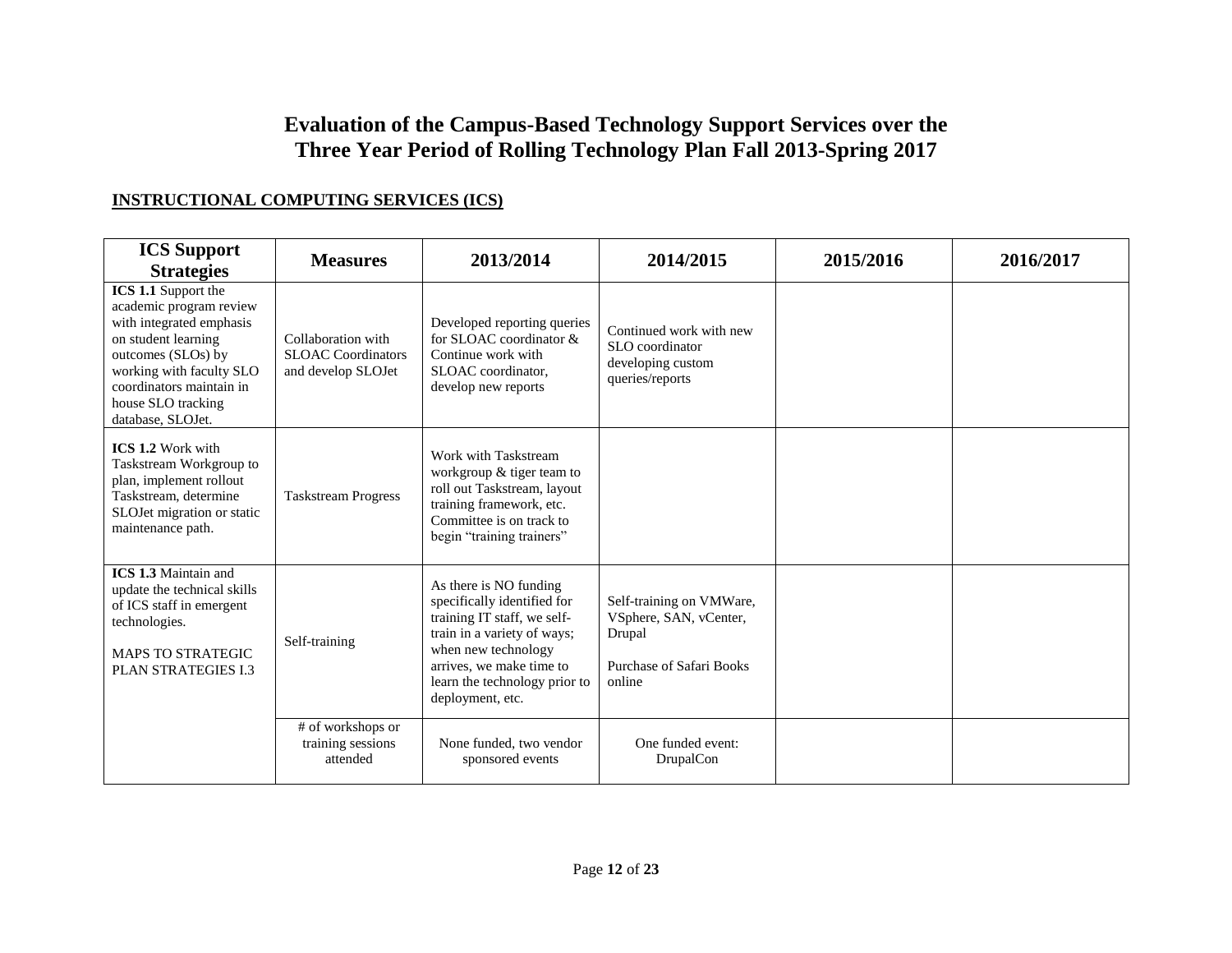|                                                                                                                                                                                                                                                                                                                                                                  | #Computers Serviced                                                                       |                   | Projected 1,600 computers                                                                                                                                                                                                                                                                                | Projected 1,700 computers |  |
|------------------------------------------------------------------------------------------------------------------------------------------------------------------------------------------------------------------------------------------------------------------------------------------------------------------------------------------------------------------|-------------------------------------------------------------------------------------------|-------------------|----------------------------------------------------------------------------------------------------------------------------------------------------------------------------------------------------------------------------------------------------------------------------------------------------------|---------------------------|--|
| ICS 1.4 Meet the<br>instructional computing<br>needs on the main campus<br>and off-site areas by<br>upgrading of the server<br>operating systems,<br>maintaining instructional<br>computers, installing<br>appropriate software, and<br>offering support through<br>trouble-shooting and<br>problem solving.<br><b>MAPS TO STRATEGIC</b><br>PLAN STRATEGIES II.4 | Services Provided                                                                         |                   | Support 17 different servers<br>on both physical and<br>VMWare VSphere platform<br>to provide necessary<br>campus instructional<br>services.<br>Upgraded all campus P4P to<br>new technology.<br>Evaluating technologies for<br>thin-client/virtual desktop<br>infrastructure for possible<br>pilot lab. |                           |  |
|                                                                                                                                                                                                                                                                                                                                                                  | Hours of Operation                                                                        | $7:00am - 4:30pm$ | $7:00am - 4:30pm$                                                                                                                                                                                                                                                                                        |                           |  |
| ICS 1.5 Work with District<br>IT to Provide wireless<br>access to classrooms and<br>student areas.<br><b>MAPS To STRATEGIC</b><br><b>PLAN STRATEGIES II.2</b><br>& II.4                                                                                                                                                                                          | Wireless access has<br>been added to<br>classrooms and is<br>included in new<br>buildings |                   | Migrated POST wireless<br>from ten year old wireless<br>to district provided<br>enterprise wireless                                                                                                                                                                                                      |                           |  |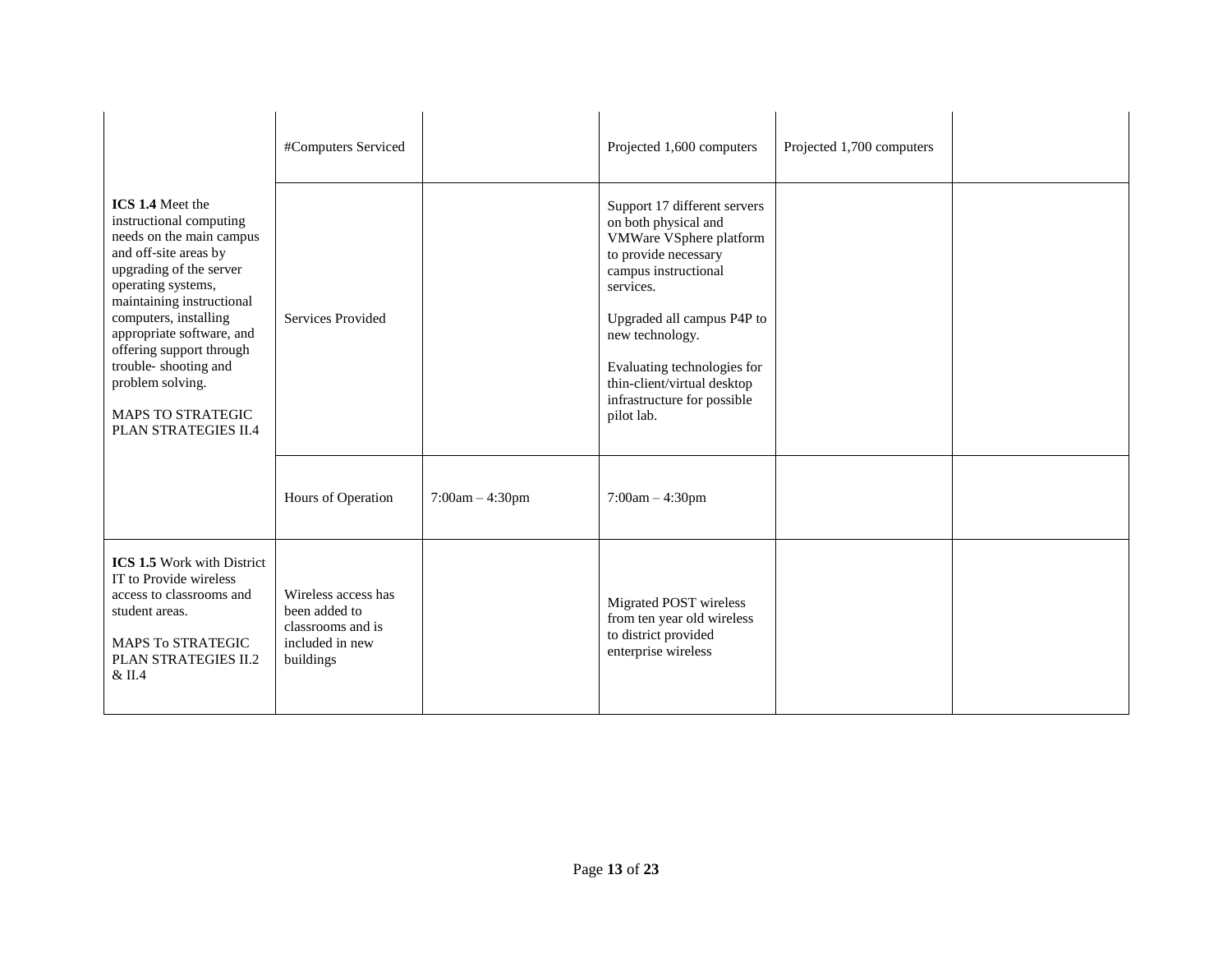| <b>ICS 1.6 Work with</b><br>website/technology<br>committee to develop<br>standards website.<br><b>MAPS To STRATEGIC</b><br>PLAN STRATEGIES II.4                                                           | WEBC has submitted<br>documents proposing<br>standards, best<br>practices, etc.                                                                                                               |                                                  | <b>WEBC</b> standards<br>Documents submitted to<br>management & governance |  |
|------------------------------------------------------------------------------------------------------------------------------------------------------------------------------------------------------------|-----------------------------------------------------------------------------------------------------------------------------------------------------------------------------------------------|--------------------------------------------------|----------------------------------------------------------------------------|--|
| <b>ICS 1.7</b> Sustainable use of<br>technology.<br><b>MAPS To STRATEGIC</b><br><b>PLAN STRATEGIES III.2</b>                                                                                               |                                                                                                                                                                                               | Worked on updating the<br><b>Technology Plan</b> | Thin-client lab pilot<br>provided potential energy<br>savings              |  |
| <b>ICS 1.8 Provide</b><br>technology support to<br>departments/programs such<br>as Automotive & Biotech<br>to for vendor supplied<br>technology<br><b>MAPS To STRATEGIC</b><br><b>PLAN STRATEGIES IV.2</b> | ICS supports several<br>program specific<br>technologies in<br>Automotive, Diesel,<br>Aviation, POST etc.<br>Examples include<br>Redbird flight sims,<br>Toyota diagnostic<br>computers, etc. | same                                             | Same, addt'l specialized lab<br>using biometric sensors<br>now supported.  |  |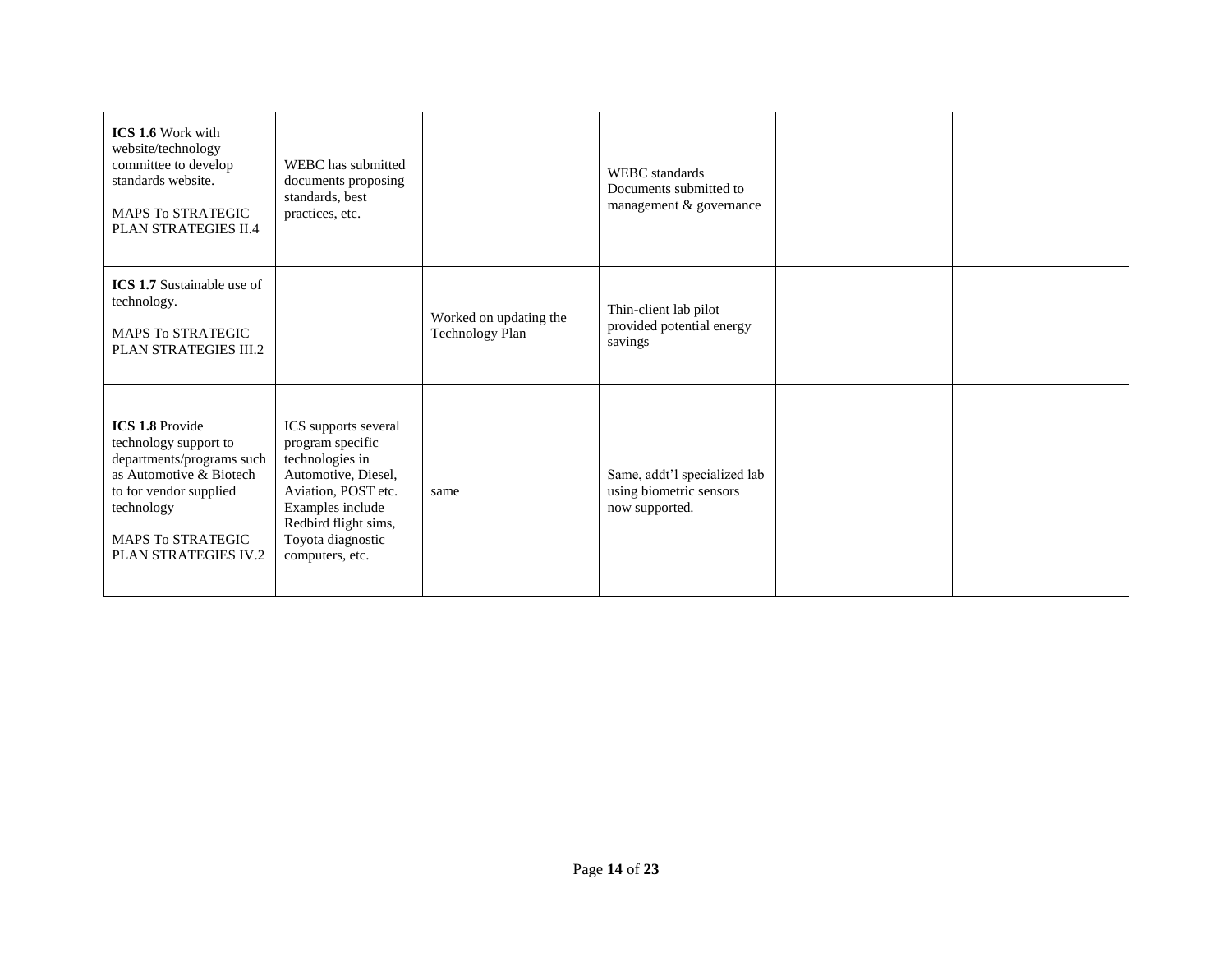#### **AUDIO VISUAL (AV)**

<span id="page-14-0"></span>

| AV                                                                                                                                                                    | <b>Measures</b>                                                                                                                                 | 2013/2014                                            | 2014/2015 | 2015/2016 | 2016/2017 |  |  |
|-----------------------------------------------------------------------------------------------------------------------------------------------------------------------|-------------------------------------------------------------------------------------------------------------------------------------------------|------------------------------------------------------|-----------|-----------|-----------|--|--|
| AV 1.1 Meet the audiovisual<br>technology needs for<br>instruction, support and                                                                                       | # of Smart<br>Classrooms<br>supported                                                                                                           | 138                                                  |           |           |           |  |  |
|                                                                                                                                                                       | # of Campus events<br>supported                                                                                                                 | 58                                                   |           |           |           |  |  |
| administrative services on the<br>college main campus and off<br>site areas, by recommending                                                                          | # of Production<br>request completed                                                                                                            | 6                                                    |           |           |           |  |  |
| technology, its maintenance,<br>and offering support through<br>trouble shooting and problem<br>solving                                                               | Maintenance<br>Schedule for Filter<br>cleaning of projection<br>units                                                                           | Quarterly (see database for comprehensive breakdown) |           |           |           |  |  |
| <b>MAPS TO STRATEGIC</b>                                                                                                                                              | # of response clickers                                                                                                                          | 153                                                  |           |           |           |  |  |
| <b>PLAN STRATEGIES</b><br>I.3, II.1, II.2, II.3                                                                                                                       | # of AV trouble calls<br>(person, telephone,<br>email, etc.)                                                                                    | 5,600                                                |           |           |           |  |  |
|                                                                                                                                                                       | # of Group training<br>workshops offered                                                                                                        | 14                                                   |           |           |           |  |  |
|                                                                                                                                                                       | # of one on one<br>training sessions                                                                                                            | 45                                                   |           |           |           |  |  |
|                                                                                                                                                                       | # of individuals who<br>received AV training                                                                                                    | 51                                                   |           |           |           |  |  |
| AV 1.2 Train administration.<br>faculty, staff and students on<br>the use of Smart and<br>Audiovisual Technology<br>MAPS TO STRATEGIC<br>PLAN STRATEGIES I.3,<br>II.3 | # of individuals who<br>completed AV<br>training survey                                                                                         | 56                                                   |           |           |           |  |  |
|                                                                                                                                                                       | Online survey<br>assessing the<br>effectiveness of the<br>training and<br>participants'<br>confidence level with<br>operating the<br>equipment. | (See stats from Online Survey)                       |           |           |           |  |  |
|                                                                                                                                                                       | # of one-on-one<br>clicker training<br>sessions                                                                                                 | $\boldsymbol{0}$                                     |           |           |           |  |  |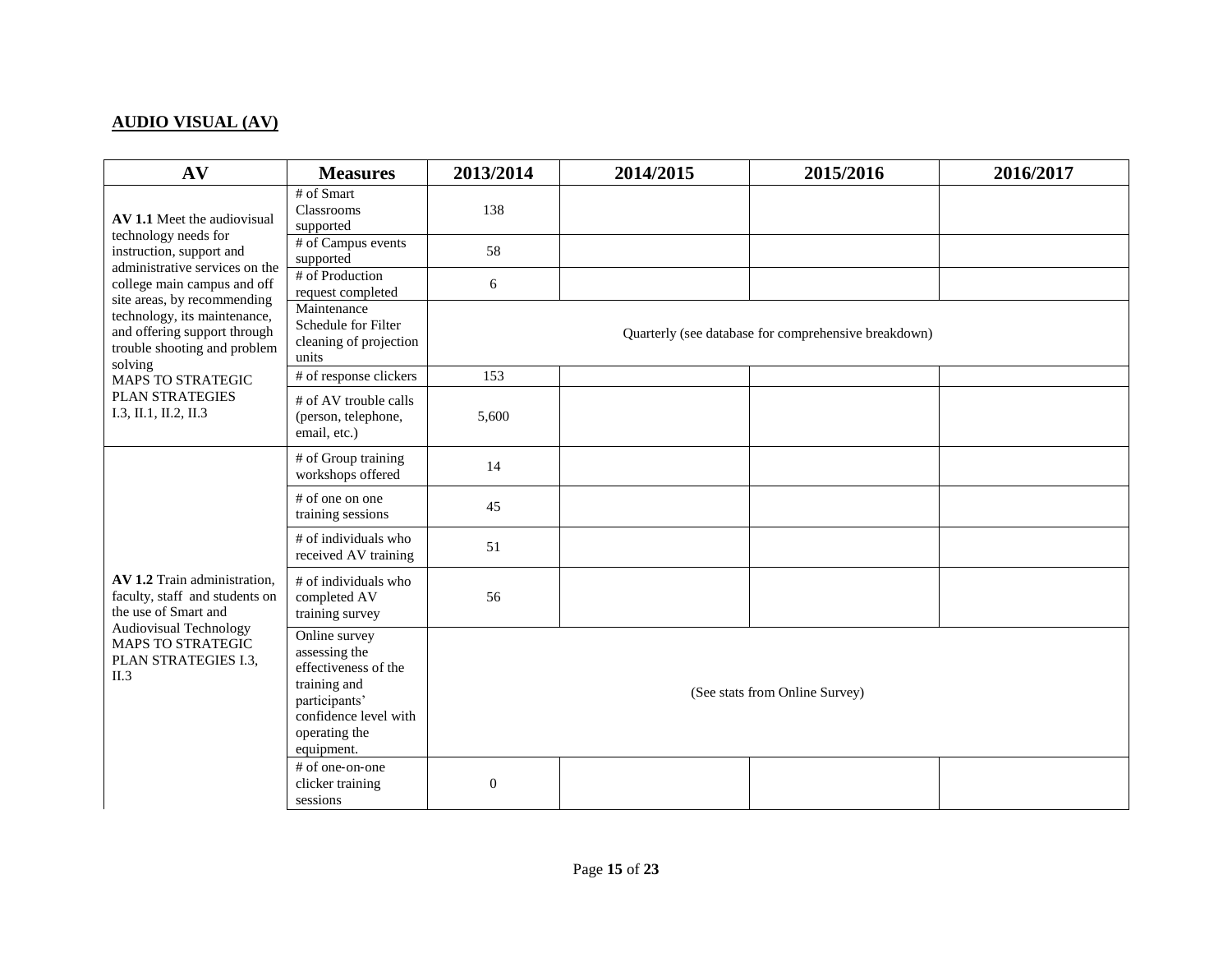|                                                                                                                                                                                                                                                                                                                                                                                                                                                                                                                                                                                                                                                          | # of training<br>workshop attended<br>by AV Staff                                                                             | 9                |  |  |
|----------------------------------------------------------------------------------------------------------------------------------------------------------------------------------------------------------------------------------------------------------------------------------------------------------------------------------------------------------------------------------------------------------------------------------------------------------------------------------------------------------------------------------------------------------------------------------------------------------------------------------------------------------|-------------------------------------------------------------------------------------------------------------------------------|------------------|--|--|
| AV 1.3 Continue to offer<br>student work study<br>experiences and                                                                                                                                                                                                                                                                                                                                                                                                                                                                                                                                                                                        | # of work study<br>students                                                                                                   | $\boldsymbol{7}$ |  |  |
| opportunities in AV<br>MAPS TO STRATEGIC<br>PLAN STRATEGIES I.2,<br>I.3, II.3                                                                                                                                                                                                                                                                                                                                                                                                                                                                                                                                                                            | # of new skills<br>attained/developed<br>during employment                                                                    | $\,8\,$          |  |  |
| AV 1.4 Provide the AV<br>equipment and support staff<br>for campus activities and<br>events such as outreach and<br>marketing<br>• Develop audio and video                                                                                                                                                                                                                                                                                                                                                                                                                                                                                               | <b>Statistics of Event</b><br>setups and support<br>provided for<br>Outreach and<br>marketing activities<br>and other events. | 5                |  |  |
| for various campus<br>programs to inform and<br>raise awareness for<br>prospective students in the<br>community about Miramar<br>programs and services.<br>• Upload marketing and<br>informational audio and<br>video to the campus<br>website on behalf of<br>various departments.<br>• Utilize digital signage<br>technology as a medium to<br>enhance visibility and<br>provide information<br>regarding campus<br>resources and activities.<br>• Develop media presence<br>programs and resources to<br>post information to<br>Miramar website, social<br>media outlets and mobile<br>devices.<br>MAPS TO STRATEGIC<br>PLAN STRATEGIES II.3,<br>IV.1 | Post event survey<br>evaluating the quality<br>of AV service and<br>equipment                                                 | 10               |  |  |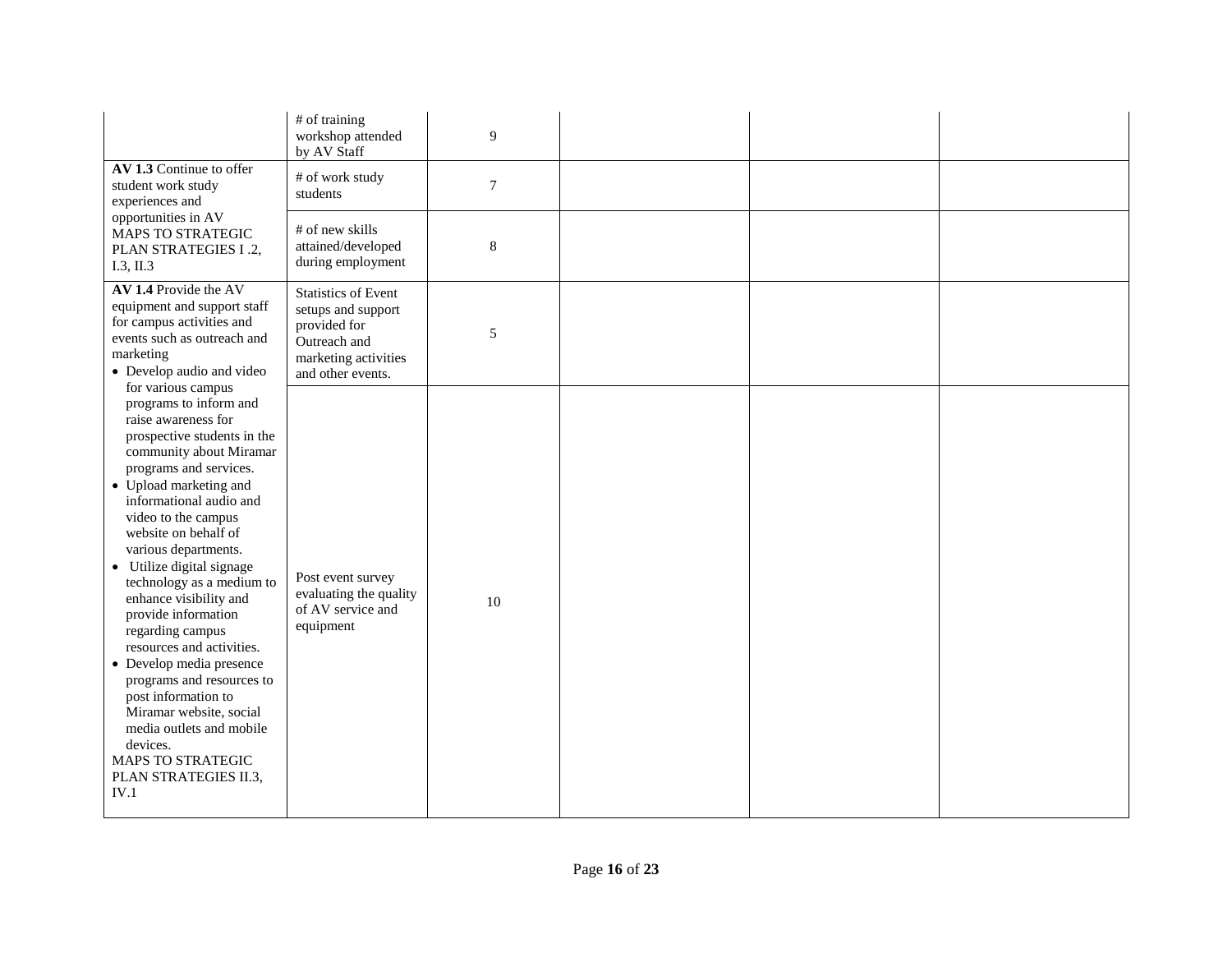| AV 1.5 Sustainable use of<br>Smart/AV technology<br>• Continue with energy<br>efficient technology<br>equipment<br>• Properly dispose, recycle,<br>and repurpose audiovisual<br>technology equipment<br><b>MAPS TO STRATEGIC</b><br>PLAN STRATEGIES III.1 | # of AV equipment | TBD |  |  |  |
|-----------------------------------------------------------------------------------------------------------------------------------------------------------------------------------------------------------------------------------------------------------|-------------------|-----|--|--|--|
|-----------------------------------------------------------------------------------------------------------------------------------------------------------------------------------------------------------------------------------------------------------|-------------------|-----|--|--|--|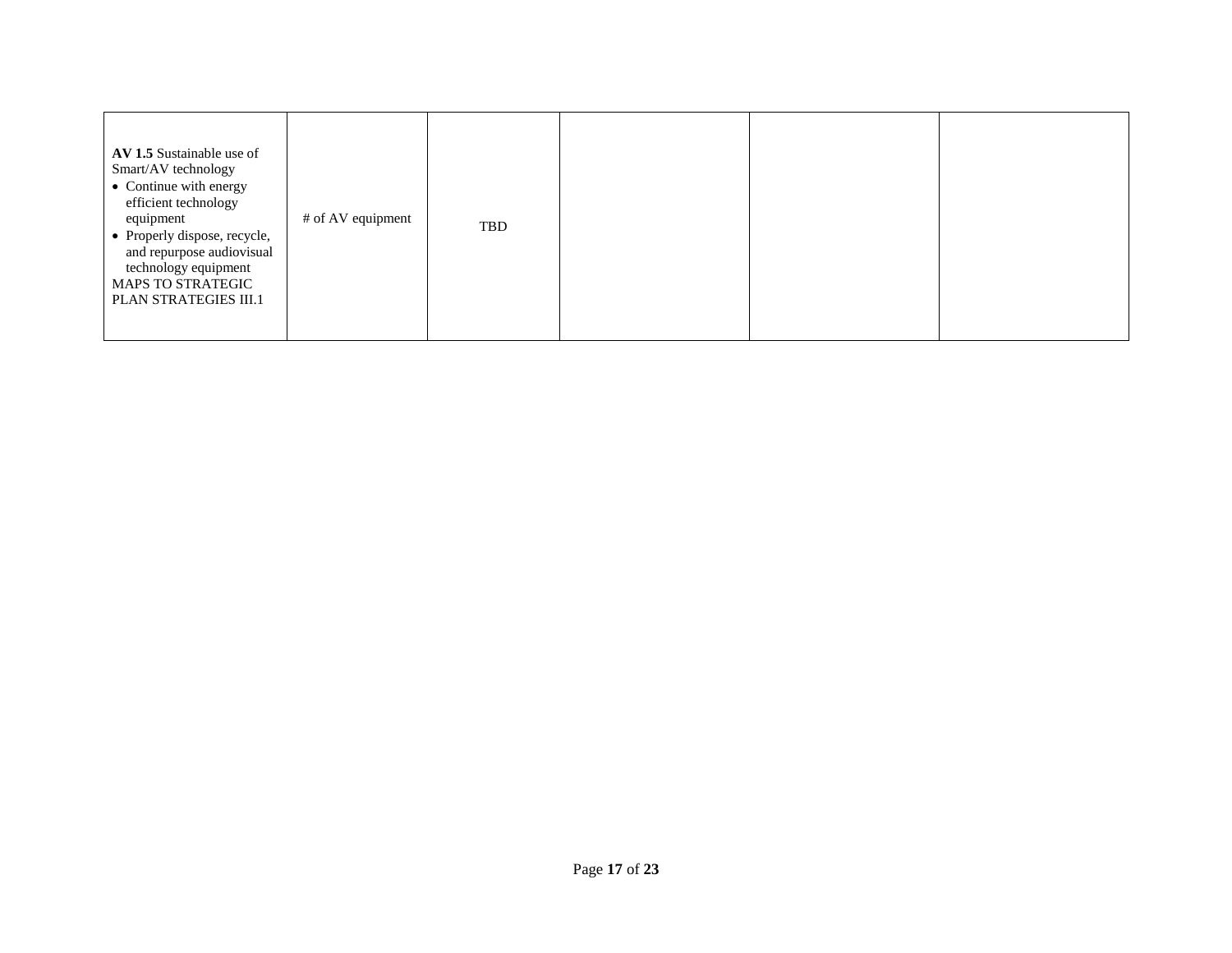#### **ADMINISTRATIVE COMPUTING SUPPORT (ACS)**

<span id="page-17-0"></span>

| <b>ACS Support</b><br><b>Strategies</b>                                                                                                                                                                                                                                                                                                                                                                                                          | <b>Measures</b>                                                                              | 2013/2014                                          | 2014/2015                                 | 2015/2016                               | 2016/2017 |
|--------------------------------------------------------------------------------------------------------------------------------------------------------------------------------------------------------------------------------------------------------------------------------------------------------------------------------------------------------------------------------------------------------------------------------------------------|----------------------------------------------------------------------------------------------|----------------------------------------------------|-------------------------------------------|-----------------------------------------|-----------|
| ACS 1.1 Meet the computing<br>needs and provide appropriate<br>technology and support for the<br>colleges instructional and<br><b>Student Services and</b><br>administrative services<br>administrators, faculty, and<br>support staff on the main<br>campus and other external<br>sites, through Computing Desk<br>Support (CDS), Infrastructure<br>networking (ISN), Wi-Fi<br>accessibility, PDC, one-on-one<br>training, and troubleshooting. | # of desktop<br>computers\laptops<br>serviced (Administrators,<br>Faculty, Classified Staff) | 606                                                |                                           |                                         |           |
|                                                                                                                                                                                                                                                                                                                                                                                                                                                  | # of service requests<br>(including one-on-one<br>training)                                  | 1598 plus the student<br>services building opening | Three new buildings open<br>summer $2014$ | One new building opening<br>summer 2015 |           |
| <b>MAPS TO STRATEGIC</b><br><b>PLAN STRATEGIES</b><br>I.2,I.3,I.I.2,I.I.3,I.I.4                                                                                                                                                                                                                                                                                                                                                                  | # of Trouble calls                                                                           | 1849                                               |                                           |                                         |           |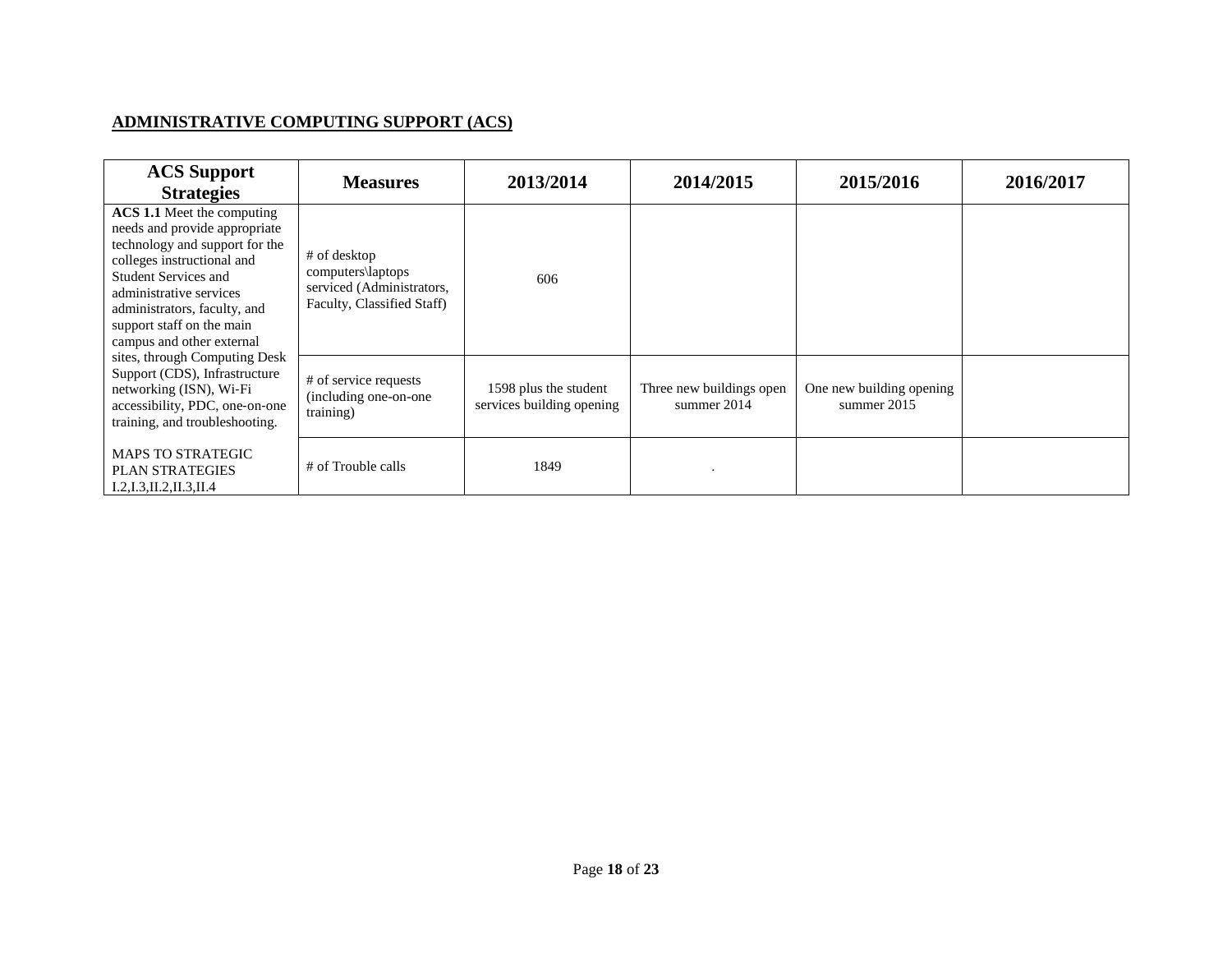## **APPENDIX**

#### <span id="page-18-0"></span>**ANNUAL SWOT ANALYSES OF TECHNOLOGY SUPPORT SERVICES**

<span id="page-18-1"></span>

| ICS SWOT Analysis Matrix (2014/2015)<br><b>Strengths, Weaknesses, Opportunities, and Threat Analysis</b>                                                                                                                                                                                                                                                                                                                                |                                                                                                                                                                                                                                                                                                                                                                                                                                                                                                                                                                                                                                                                                                                                                                                                                                                                                                                                                                       |  |  |  |  |  |
|-----------------------------------------------------------------------------------------------------------------------------------------------------------------------------------------------------------------------------------------------------------------------------------------------------------------------------------------------------------------------------------------------------------------------------------------|-----------------------------------------------------------------------------------------------------------------------------------------------------------------------------------------------------------------------------------------------------------------------------------------------------------------------------------------------------------------------------------------------------------------------------------------------------------------------------------------------------------------------------------------------------------------------------------------------------------------------------------------------------------------------------------------------------------------------------------------------------------------------------------------------------------------------------------------------------------------------------------------------------------------------------------------------------------------------|--|--|--|--|--|
| Strengths                                                                                                                                                                                                                                                                                                                                                                                                                               | Weaknesses                                                                                                                                                                                                                                                                                                                                                                                                                                                                                                                                                                                                                                                                                                                                                                                                                                                                                                                                                            |  |  |  |  |  |
| 1. Skilled staff in diverse technologies<br>Support (1500+) instructional<br>2.<br>computers<br>3. Provide solutions at low/no cost when<br>possible (good grasp of open source<br>resources)<br>4. Reuse of computers<br>5. Virtualized servers increase reliability and<br>save money<br>Stable labs/classrooms via DeepFreeze<br>6.                                                                                                  | 1. Limited staff<br>2. No training funds – Specifically, the campus has<br>never recognized that technology support requires<br>ongoing training funds as a routine part of providing<br>effective support. Spending \$20,000/yr. to train a<br>small staff to efficiently support the campus is<br>significantly cheaper than hiring more staff.<br>3. Limited funds to handle equipment failures.<br>Equipment repair/maintenance needs are often delayed<br>by a scramble to identify funds. Departments are<br>routinely unprepared to spend the money for routine<br>maintenance on equipment, and the funding has not<br>been provided centrally to the IT departments to<br>handle these routine requests.<br>4. Some outdated computers labs unable to<br>support newer OS's. Supporting a multi-<br>generation OS infrastructure is more difficult.<br>5. Lack of official campus computing<br>standards, or acceptance of those<br>standards which do exist |  |  |  |  |  |
| Opportunities                                                                                                                                                                                                                                                                                                                                                                                                                           | <b>Threats</b>                                                                                                                                                                                                                                                                                                                                                                                                                                                                                                                                                                                                                                                                                                                                                                                                                                                                                                                                                        |  |  |  |  |  |
| 1. Increase server reliability through<br>VMWare VSphere infrastructure rather than<br>free virtualization. Added cost is cheaper<br>than additional staff (significantly!) or<br>additional servers (marginally).<br>Take advantage of free training when<br>2.<br>available.<br>Virtual Desktop Infrastructure: ICS<br>3.<br>has been reviewing this and it may be<br>worthwhile to invest in a single lab<br>deployment for testing. | Continued lack of funding<br>Lack of training - technology will outpace what we<br>can self-teach<br>Self-learning takes significant time<br>4.<br>Vastly increased computer counts limit<br>5.<br>time for self-teaching<br>Conversely, self-teaching slows down<br>6.<br>service.<br>Free training tends to be sales<br>presentations, biased and not as<br>good/thorough as "real" training                                                                                                                                                                                                                                                                                                                                                                                                                                                                                                                                                                        |  |  |  |  |  |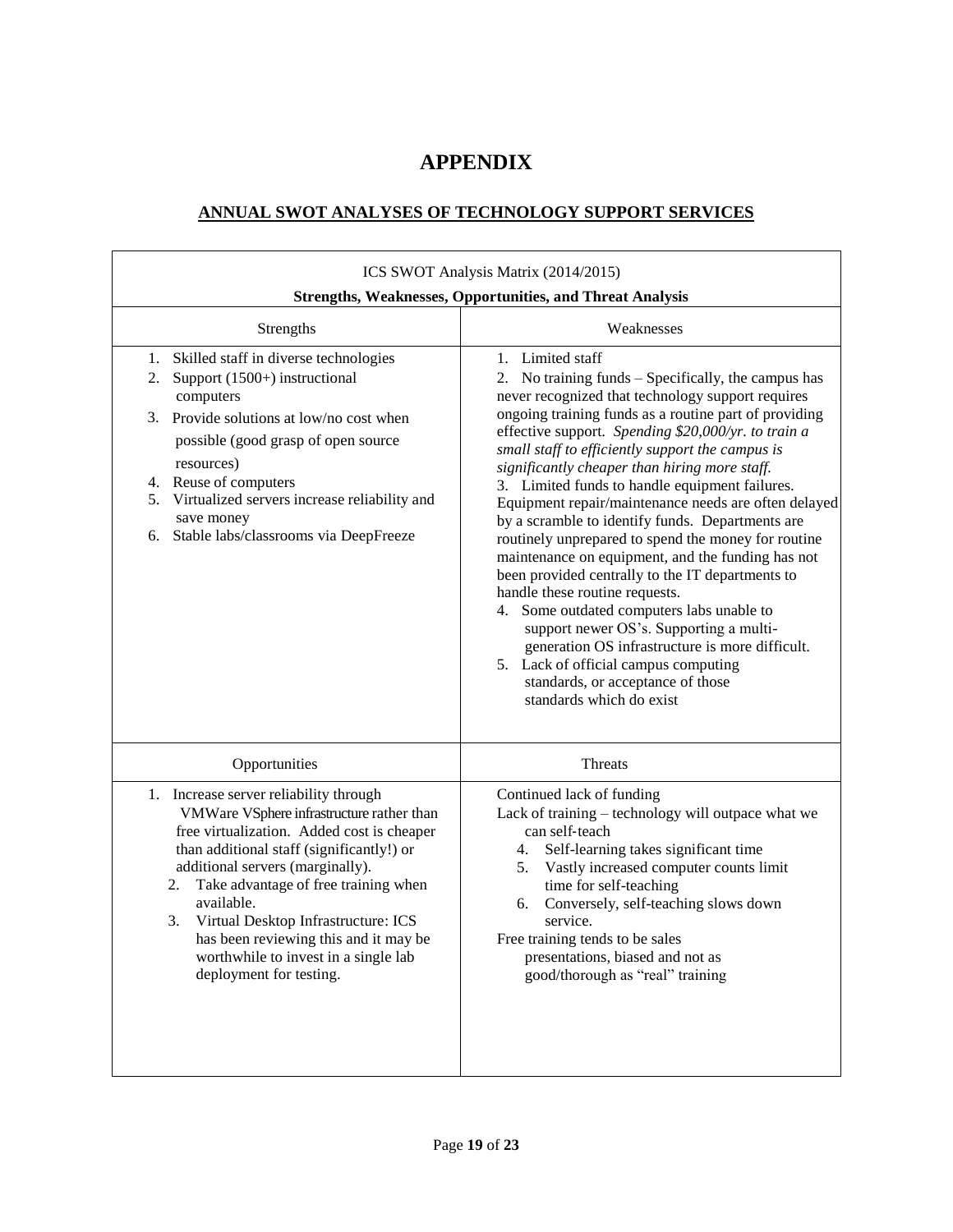| Audiovisual SWOT Analysis Matrix (2014/2015)<br><b>Strengths, Weaknesses, Opportunities, and Threat Analysis</b>                                                                                                                                                                                                                   |                                                                                                                                                                                                                                                                                                                                                                                                                                                                                                                                              |  |  |  |  |  |
|------------------------------------------------------------------------------------------------------------------------------------------------------------------------------------------------------------------------------------------------------------------------------------------------------------------------------------|----------------------------------------------------------------------------------------------------------------------------------------------------------------------------------------------------------------------------------------------------------------------------------------------------------------------------------------------------------------------------------------------------------------------------------------------------------------------------------------------------------------------------------------------|--|--|--|--|--|
| Strengths                                                                                                                                                                                                                                                                                                                          | Weaknesses                                                                                                                                                                                                                                                                                                                                                                                                                                                                                                                                   |  |  |  |  |  |
| Shared Governance process<br>1.<br>AV skills, knowledge & certifications<br>2.<br>Audiovisual Technology to support<br>3.<br>instruction<br><b>Use Smart Technology</b><br>4.<br>Relationships with vendors<br>5.<br>Highest customer satisfaction rating<br>6.<br>by campus climate survey<br><b>Consolidated Help Desk</b><br>7. | Limited staffing/Lack of Contract staff<br>1.<br>Budget allocated for hourly employees and 25 hour<br>2.<br>cap per week for hourly staff.<br>Lack of process to include Total Cost of Ownership<br>3.<br>Lack of process to manage life cycle of AV assets<br>4.<br>Ongoing budget for lamps/supplies<br>5.<br>Communication flow<br>6.<br>New construction<br>a.<br>Departmental<br>$\mathbf{b}$ .<br><b>Equipment Maintenance</b><br>7.<br>Install Global viewer (by Extron)<br>a.<br>Work with District IT for static IPs<br>$h_{\cdot}$ |  |  |  |  |  |
| Opportunities                                                                                                                                                                                                                                                                                                                      | <b>Threats</b>                                                                                                                                                                                                                                                                                                                                                                                                                                                                                                                               |  |  |  |  |  |
| 1. Rent out facilities<br>Provide support to outside groups/entities<br>2.<br>using campus facilities                                                                                                                                                                                                                              | Vendors' priorities to institution to meet campus<br>1.<br>timelines<br>Vendors not meeting obligations<br>2.<br>3.<br>Unresponsive construction project mgt.<br>Maintenance for Smart classrooms<br>4.<br>5.<br>Lack of funding to support services<br>No budget allocated for training<br>6.                                                                                                                                                                                                                                               |  |  |  |  |  |

┑

 $\Gamma$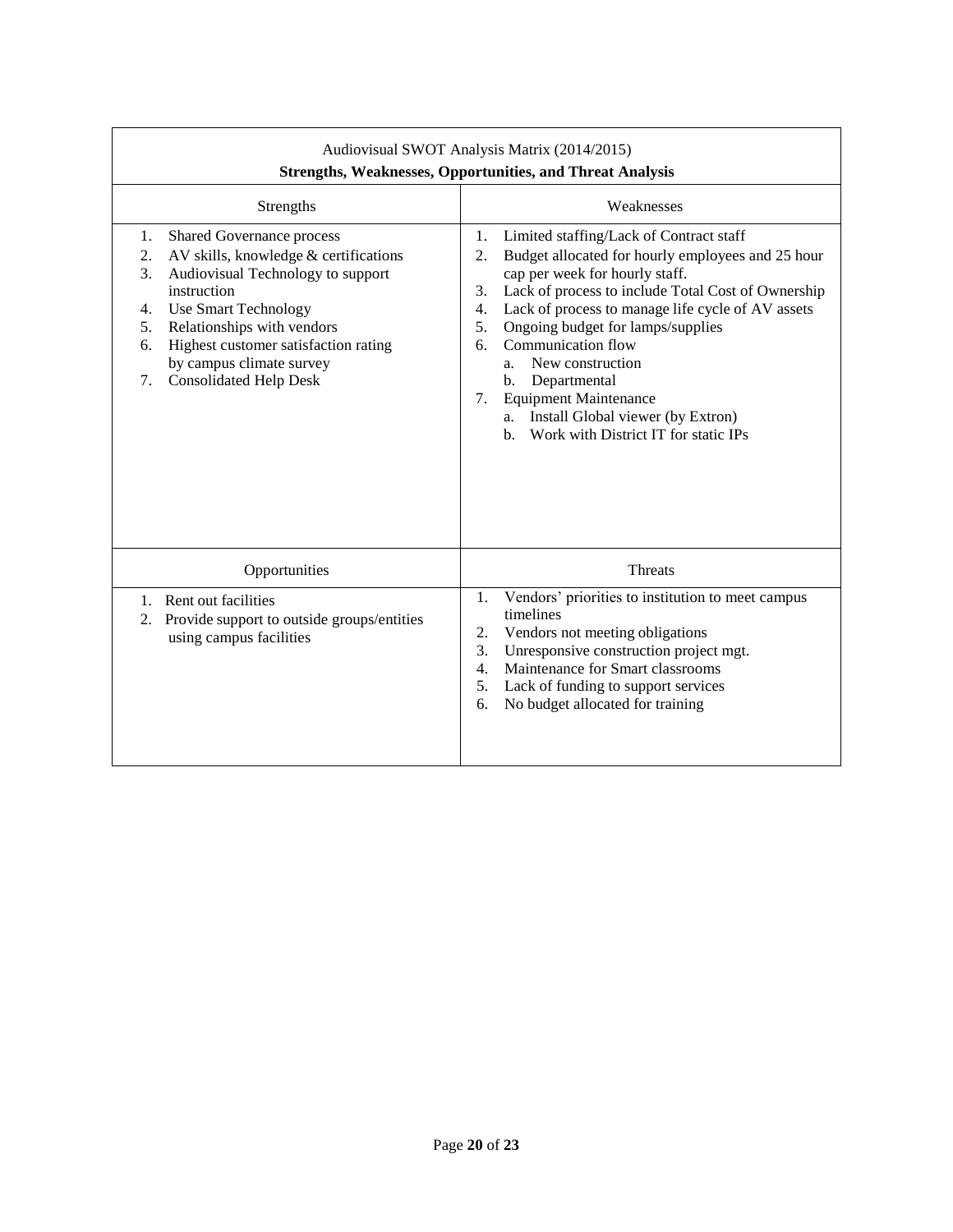| ACS SWOT Analysis Matrix (2014/2015)<br><b>Strengths, Weaknesses, Opportunities, and Threat Analysis</b>                                                                                                   |                                                                                                                                                                                      |  |  |  |  |  |
|------------------------------------------------------------------------------------------------------------------------------------------------------------------------------------------------------------|--------------------------------------------------------------------------------------------------------------------------------------------------------------------------------------|--|--|--|--|--|
| Strengths                                                                                                                                                                                                  | Weaknesses                                                                                                                                                                           |  |  |  |  |  |
| District wide Help Desk<br>1.<br>Fast response time for problems and<br>2.<br>requests<br>3. Logical approach to problem<br>solving<br>Relationships with vendors<br>4.<br>Shared Governance process<br>5. | Limited staffing<br>1.<br>Lack of training on new technology<br>2.<br>Limited budget to replace out-of-<br>3.<br>warranty equipment<br>4. Limited communication with IT and<br>staff |  |  |  |  |  |
| Opportunities                                                                                                                                                                                              | <b>Threats</b>                                                                                                                                                                       |  |  |  |  |  |
| 1. Train staff while assisting them<br>2. Learn new technology                                                                                                                                             | New spyware and viruses<br>1.<br>Employees using non-standard applications<br>2.                                                                                                     |  |  |  |  |  |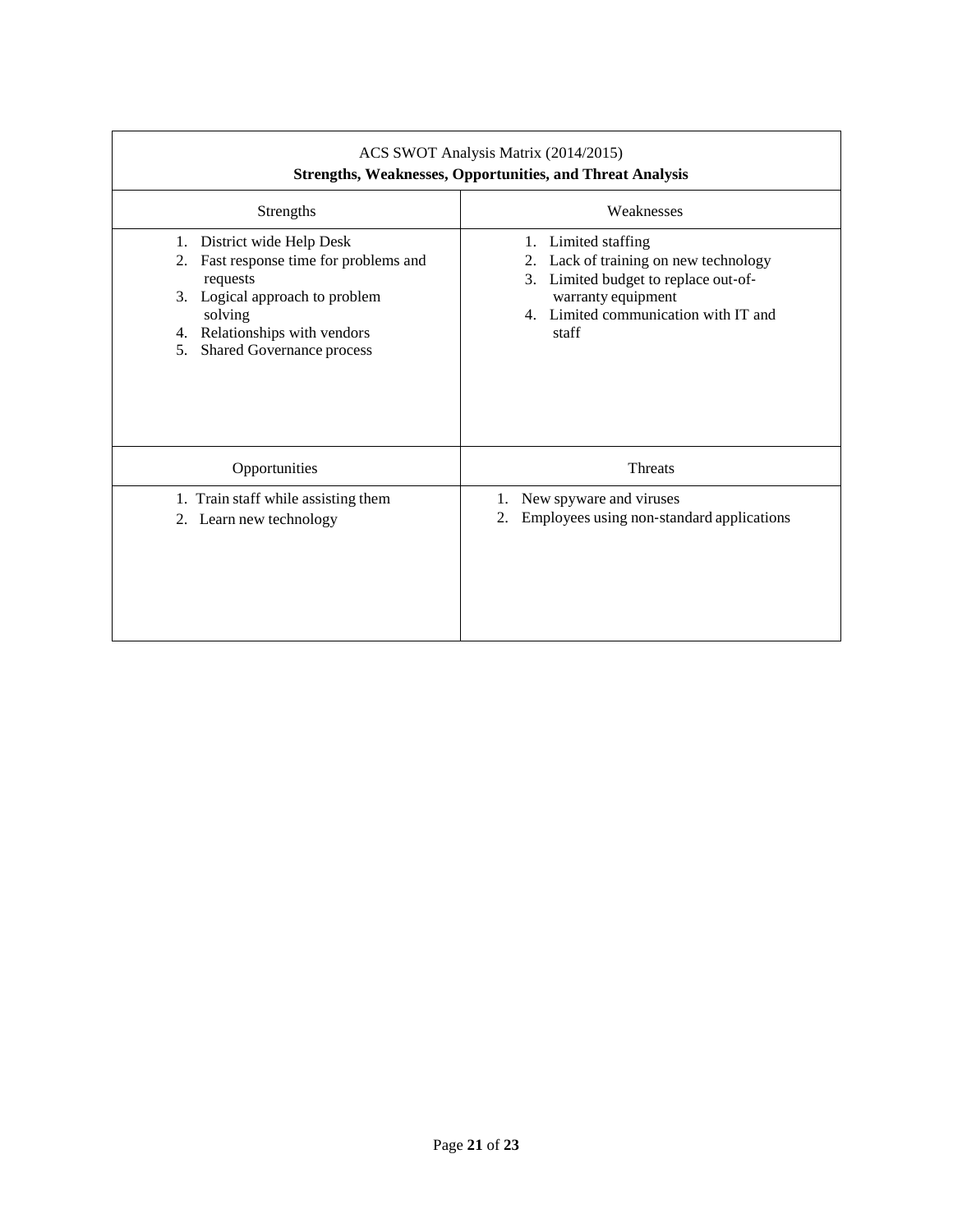#### <span id="page-21-0"></span>**EVIDENCE OF THE COLLEGE SUPPORT OF TECHNOLOGY SERVICES ANNUAL NEEDS**

Following identification of technology needs in the annual Program Review Reports, Requests for Funding (RFFs) with clear justification were submitted to the Budget and Resource Development Subcommittee (BRDS) since 2013/2014. A summary of approved technology requests and allocated fiscal resources is presented in the following table.

| <b>ICS</b><br>None<br><b>SAN Storage</b><br>Requested<br>submitted<br>additional<br>due to lack<br><b>SAN Storage</b><br>of funding<br>unit to<br>source<br>replace/retire<br>old server<br>which was<br>running out of<br>space, and<br>would<br>integrate into<br>our VSphere<br>infrastructure. | <b>ICS Requests</b> | <b>Campus</b><br><b>Resource</b> | <b>Status</b> | 2013/2014   | 2014/2015 | 2015/2016 | 2016/2017 |
|----------------------------------------------------------------------------------------------------------------------------------------------------------------------------------------------------------------------------------------------------------------------------------------------------|---------------------|----------------------------------|---------------|-------------|-----------|-----------|-----------|
| was approved,<br>but storage for<br>SAN storage<br>is only<br>marginal<br>improvement;<br>however it is<br>an<br>improvement.                                                                                                                                                                      |                     |                                  |               | SAN storage |           |           |           |

| <b>AV Requests</b>                  | Campus<br><b>Resource</b> | <b>Status</b> | 2013/2014  | 2014/2015 | 2015/2016 | 2016/2017 |
|-------------------------------------|---------------------------|---------------|------------|-----------|-----------|-----------|
| Walkie-Talkies                      | <b>BRDS</b>               | Funded        | \$1,404    |           |           |           |
| LCD Monitor and<br>Mobile LCD Stand | <b>BRDS</b>               | Funded        | \$1,944.69 |           |           |           |
|                                     |                           |               |            |           |           |           |